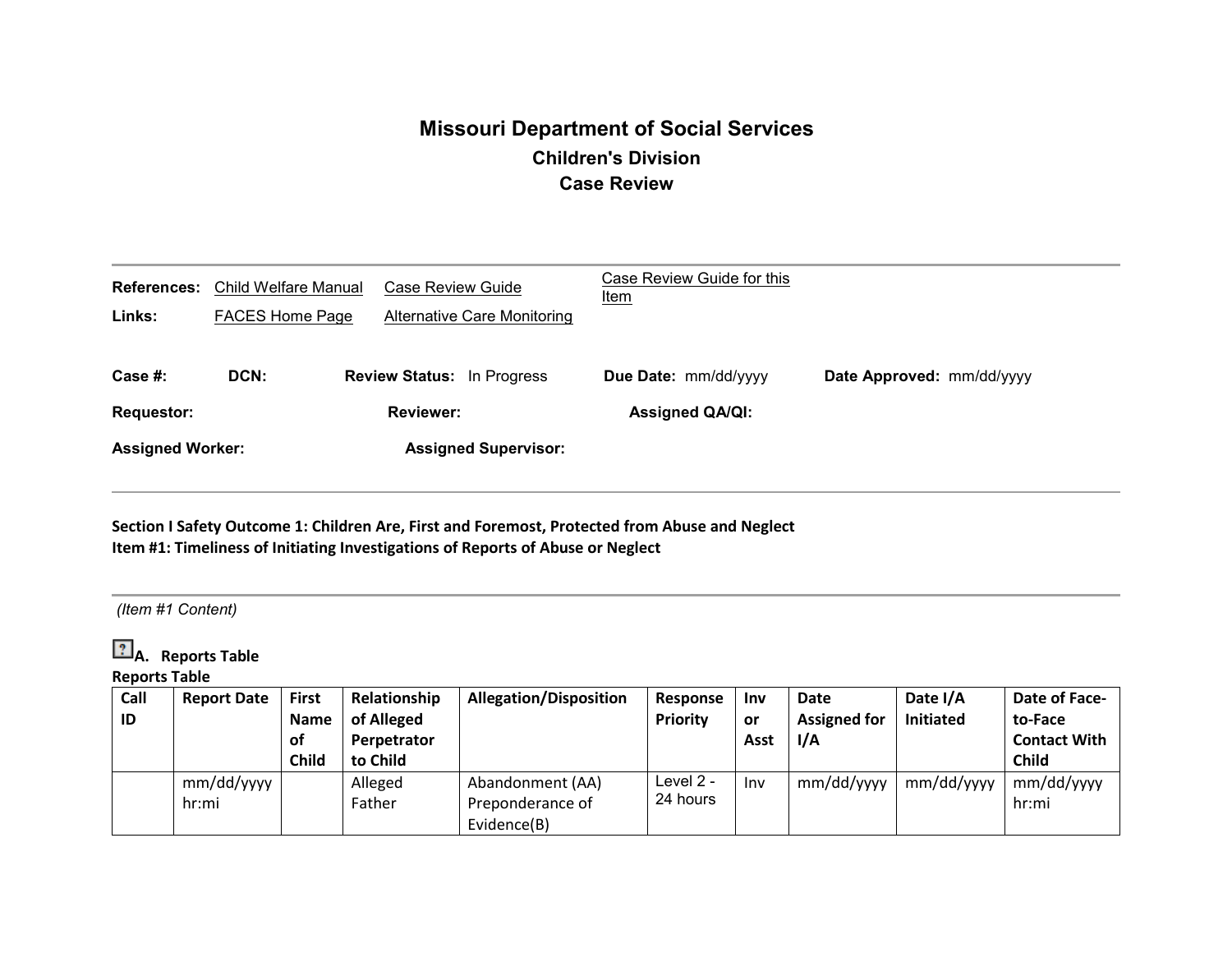|            |         | Blaming, Verbal Abuse,<br>Threatening (QQ)<br>Preponderance of<br>Evidence(B) |           |            |            |            |            |
|------------|---------|-------------------------------------------------------------------------------|-----------|------------|------------|------------|------------|
| mm/dd/yyyy | Alleged | Abandonment (AA)                                                              | Level 2 - | <b>Inv</b> | mm/dd/yyyy | mm/dd/yyyy | mm/dd/yyyy |
| hr:mi      | Mother  | Preponderance of                                                              | 24 hours  |            |            |            | hr:mi      |
|            |         | Evidence(B)                                                                   |           |            |            |            |            |
| mm/dd/yyyy | Alleged | Abandonment (AA)                                                              | Level 2 - | Inv        | mm/dd/yyyy | mm/dd/yyyy | mm/dd/yyyy |
|            | Father  | Preponderance of                                                              | 24 hours  |            |            |            |            |
|            |         | Evidence(B)                                                                   |           |            |            |            |            |

- **B. In how many of the reports listed in the table was the investigation or assessment NOT initiated in accordance with the state's time frames and requirements for a report of that priority?**
- **C. In how many of the reports in the table was faceto-face contact with the child who is the subject of the report NOT made in accordance with the state's time frames and requirements for a report of that priority?**
- **D. For all reports identified in B and C, were the reasons for the delays due to circumstances beyond the control of the agency?**

 $|2\rangle$ 

 $Yes: \Box \quad No: \Box \quad N/A$ 

Explain the reason for any delays related to reports identified in B and C in the narrative field below.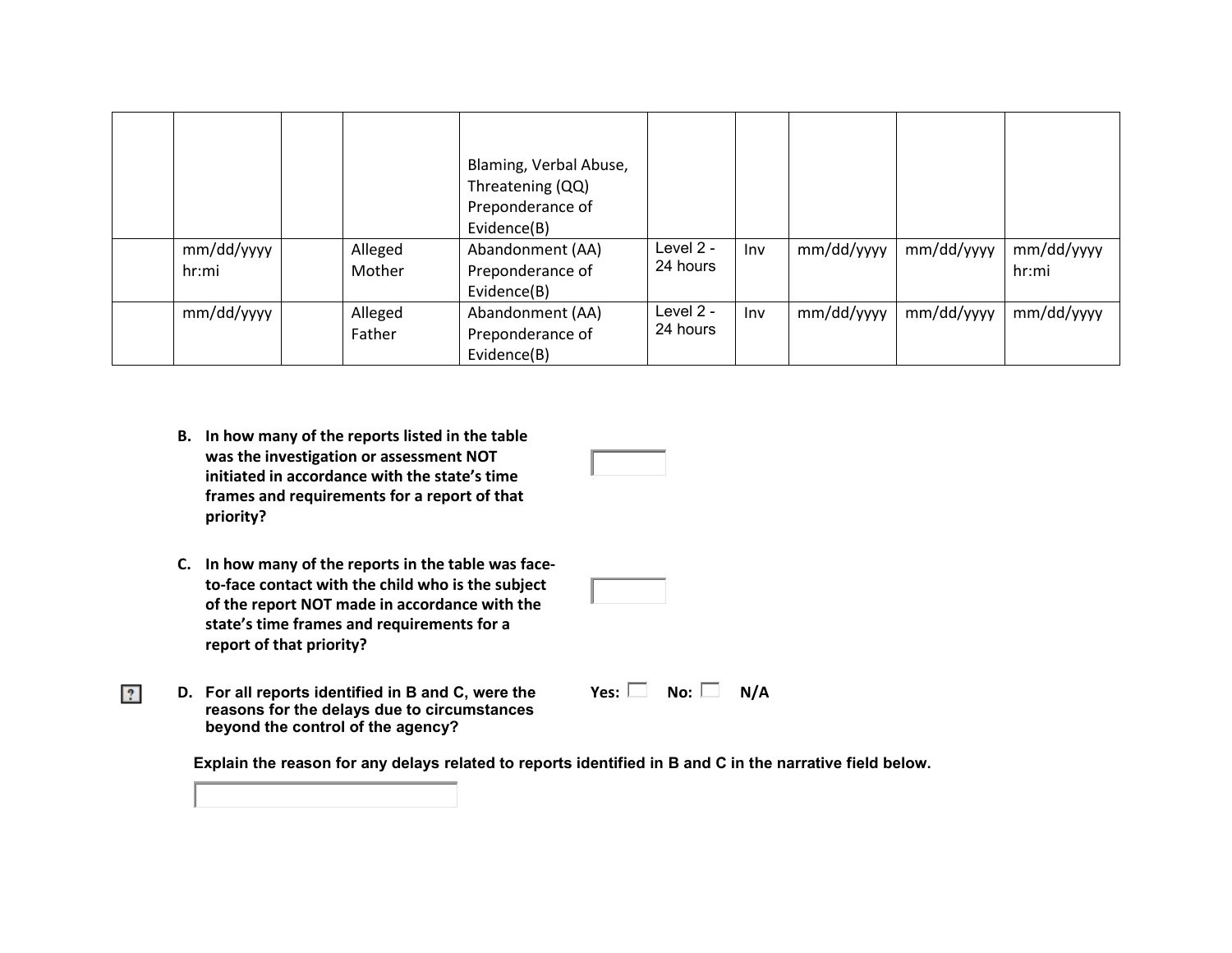**Section I Safety Outcome 2: Children are safely maintained in their homes whenever possible and appropriate Item #2: Services to family to protect children in the home and prevent removal or re-entry into foster care**

*(Item #2 Content)*

 $|2\rangle$ 

 $|2\rangle$ 

A. **Did the agency make concerted efforts to provide or arrange for appropriate services for the family to safely prevent the children from entry into foster care or re-entry into foster care after reunification? (For period under review)**

| Yes: | No: | N/A: |  |
|------|-----|------|--|

**Explain any concerns:** 

**B. If during the review period, any child was removed from the home without providing or arranging for services, was this action necessary to ensure the child's safety?**

| No: $\mathbb I$<br>Yes: | N/A: |
|-------------------------|------|
|-------------------------|------|

**Explain any concerns:**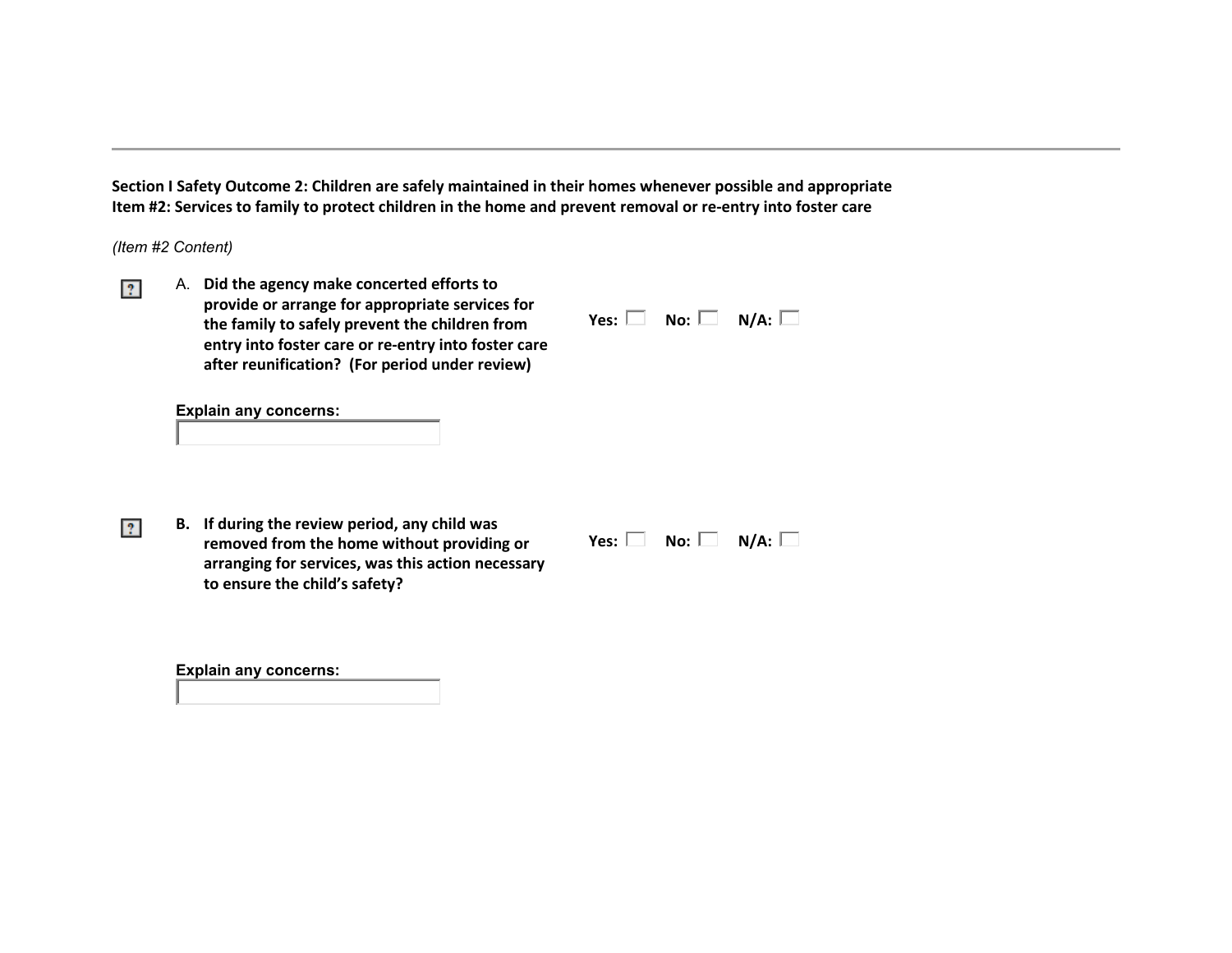**Item #3: Risk and safety assessment and management**

*(Item #3 Content)*

 $|2\rangle$ 

- 
- **A. Abuse or Neglect Allegations 1) There were abuse or neglect allegations about the family, but they were never formally reported or formally investigated/assessed. Yes:**  $\Box$  **No:**  $\Box$ 
	- **2) There were abuse or neglect allegations that were not substantiated despite evidence that would support substantiation. Yes:**  $\Box$  **No:**  $\Box$
- **B. If the case was opened during the review period, did the agency conduct an initial assessment that accurately assessed all risk and safety concerns for the target child in foster care and/or any child(ren) in the family remaining in the home?**

**Explain any concerns:** 

**C. Did the agency conduct ongoing assessments**   $|2\rangle$ **that accurately assessed all of the risk and safety concerns for the target child in foster care and/or any child(ren) in the family remaining in the home? (During period of review)?**

 $Yes: \Box \quad No: \Box \quad N/A: \Box$ 

 $Yes: \Box \quad No: \Box \quad N/A: \Box$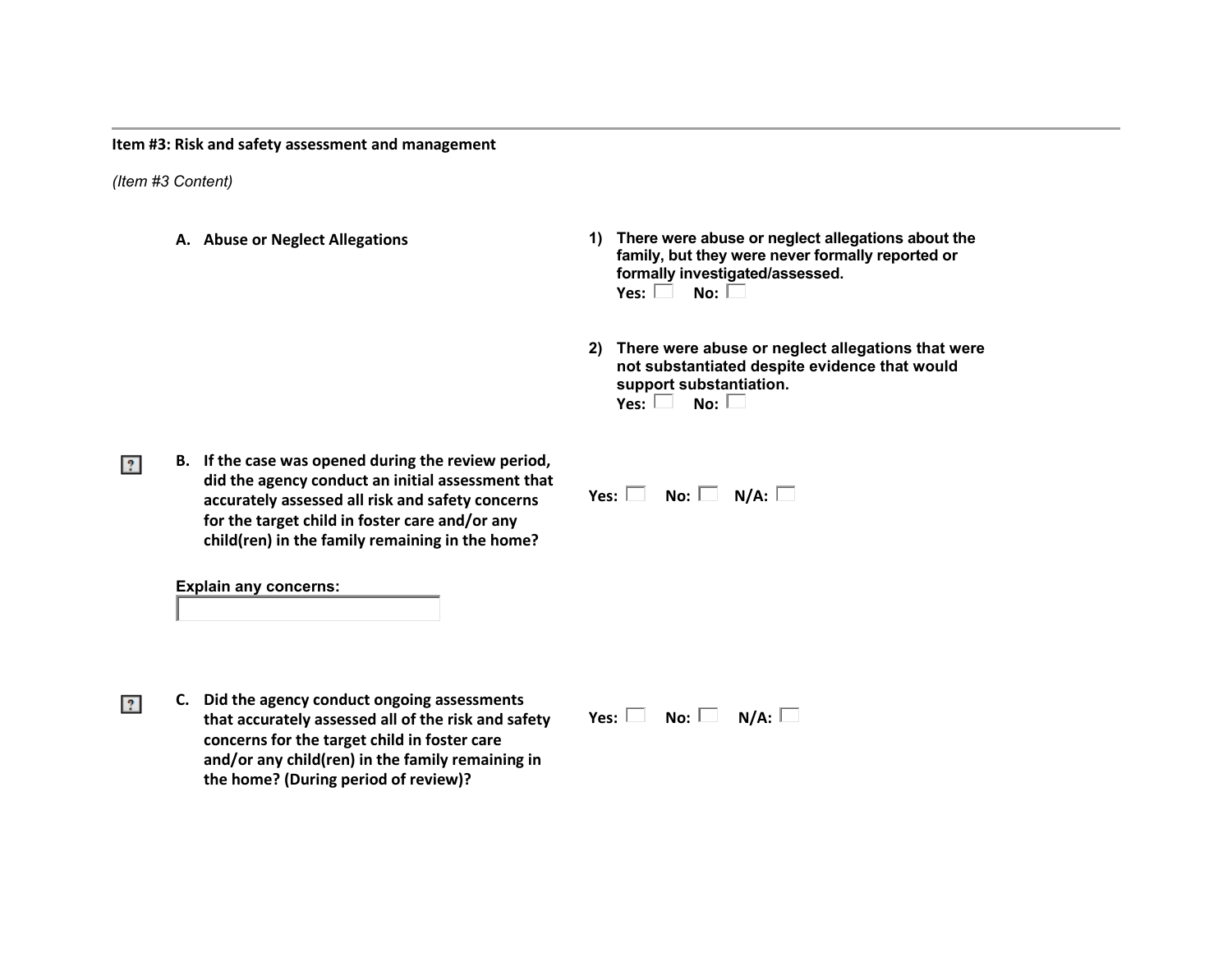## **Explain any concerns:**

 $|2\rangle$ 

**D. If safety concerns were present, did the agency: (1) develop an appropriate safety plan with the family and (2) continually monitor and update the safety plan as needed, including monitoring family engagement in any safety-related services?**

 $Yes: \Box \quad No: \Box \quad N/A: \Box$ 

**Explain any concerns:**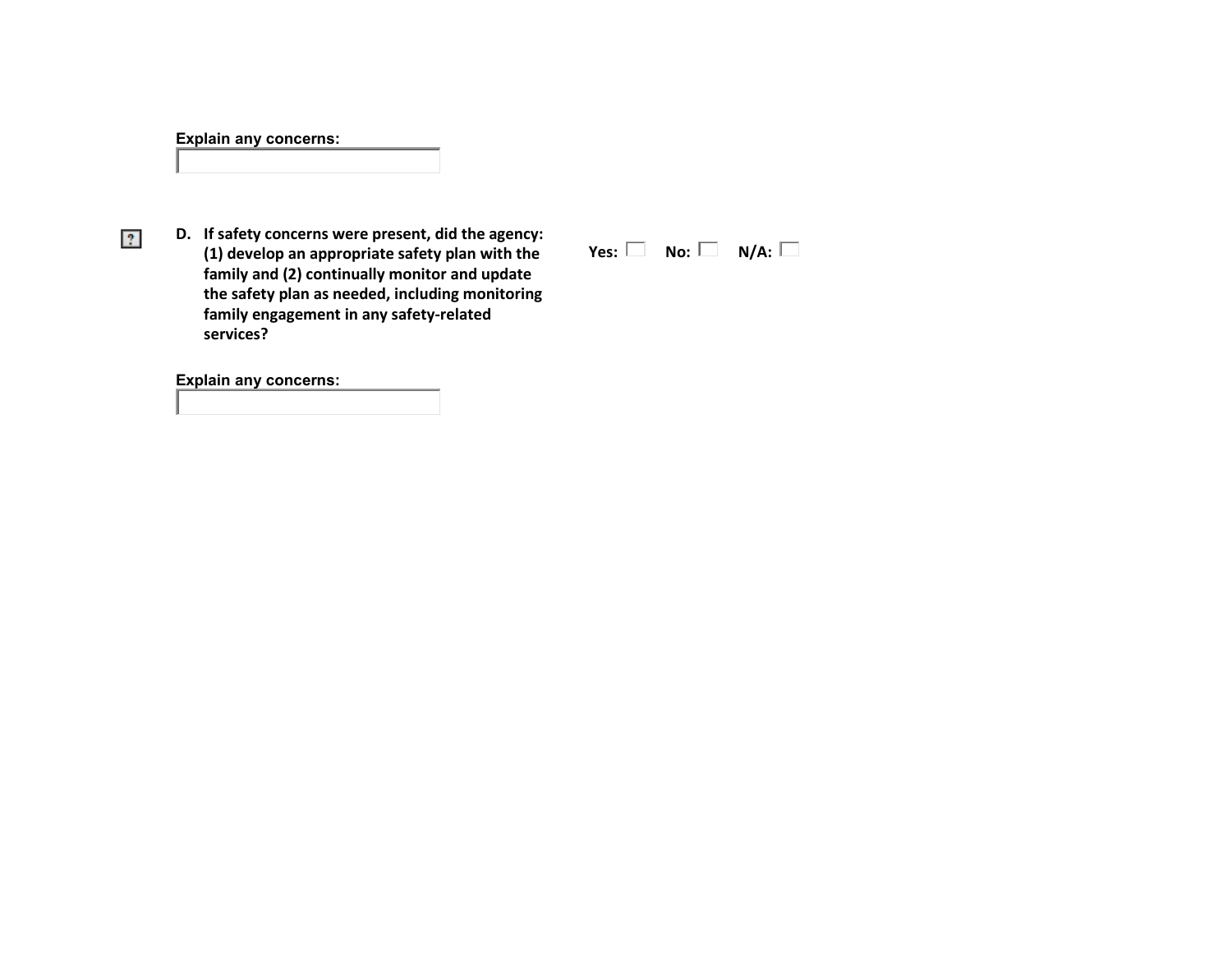- **E. Indicate whether any safety-related incidents occurred during the period under review. Select all that apply:**
- **N/A (no safety issues were present during the period under review).**
- **No safety-related incidents occurred that were not**   $\Box$ **adequately addressed by the agency.**
- **Recurring abuse or neglect: There was at least one**   $\Box$ **substantiated or indicated abuse or neglect report on any child in the family during the period under review AND there was another substantiated report within a 6-month period before or after that report that involved the same or similar circumstances. In determining the similarity of the circumstances, consider the perpetrator of the abuse or neglect and other individuals involved in the incident.**
	- **Recurring safety concerns: There was at least one abuse or neglect report involving any child in the family during the period under review that was handled by an alternative response and resulted in opening the case for services to address safety concerns (this decision may have been made by the agency or by a private provider under contract with the agency) AND there was at least one additional abuse or neglect report within a 6-month period before or after that report that was handled by an alternative response and resulted in a decision to open the case for services to address the same or similar safety concerns (the case may have been opened for services by the agency or by a private provider under contract with the agency). In determining the similarity of the concerns, consider the perpetrator of the abuse or neglect, other individuals involved in the incident, and the type of safety issues that existed.**
- **The case was closed while significant safety concerns that**   $\Box$ **were not adequately addressed still existed in the home.**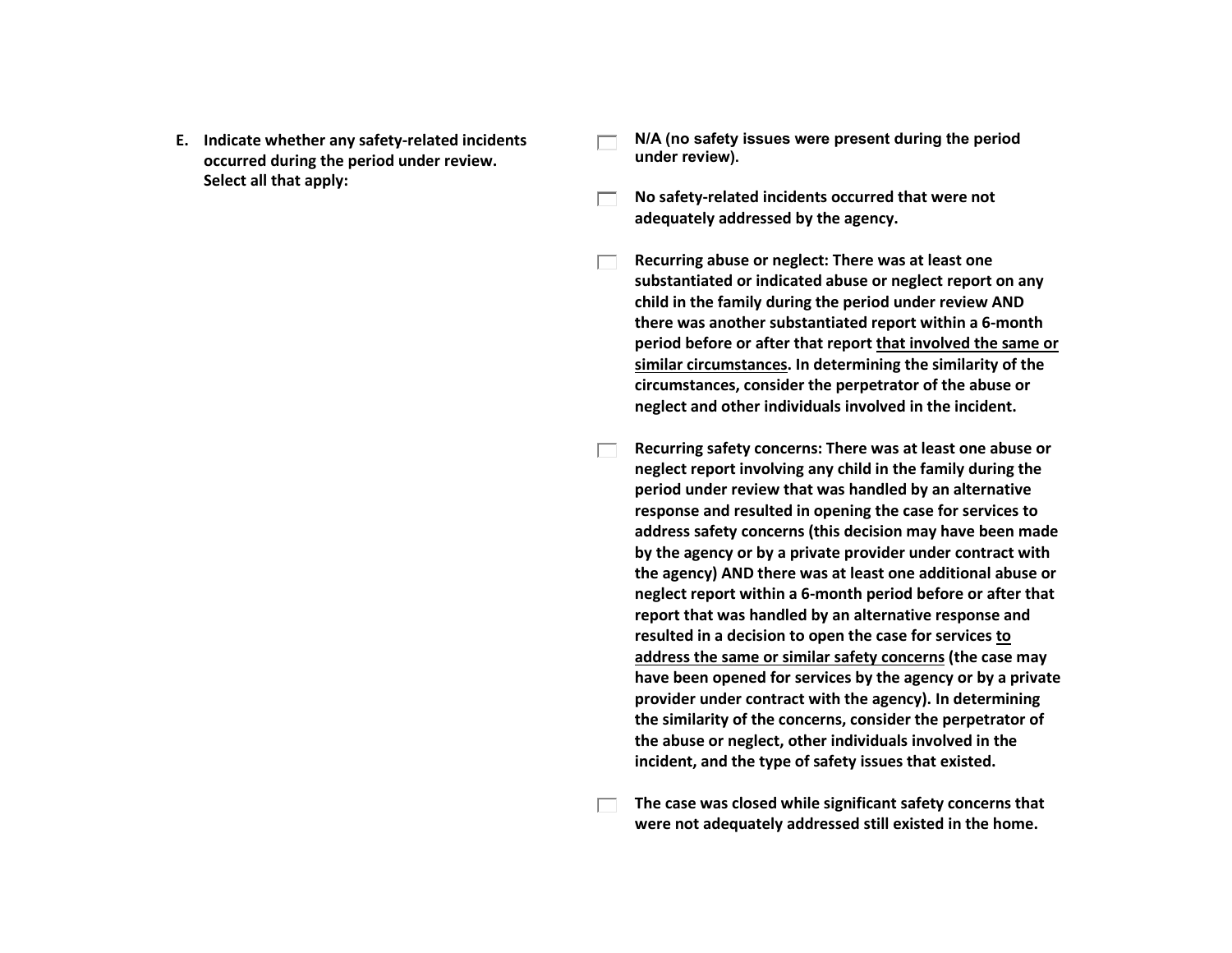#### **Other (describe the safety concern that existed with**   $\Box$ **visitation)**

**F. Were there safety concerns pertaining to the target child in foster care and/or any child(ren) in the family remaining in the home that were not adequately or appropriately addressed by the agency? (Period of review)**

 $|2\rangle$ 

 $|2\rangle$ 

**G. For foster care cases only, indicate whether any safety concerns related to visitation were present during the period under review. Select all that apply:**

**N/A (target child did not have any visitations)**

**No safety concerns related to visitation were present that**   $\Box$ **were not appropriately addressed by the agency.**

**Sufficient monitoring of visitation by parents/caretakers or**   $\Box$ **other family members was not ensured.** 

 $\Box$ **Unsupervised visitation was allowed when it was not appropriate.**

**Visitation was court-ordered despite safety concerns that**   $\Box$ **could not be controlled with supervision.**

**Other (describe the safety concern that existed with**   $\Box$ **visitation)**

**H. Was there a safety concern related to the target child in foster care during visitation with parents/caretakers or other family members?**

No

N/A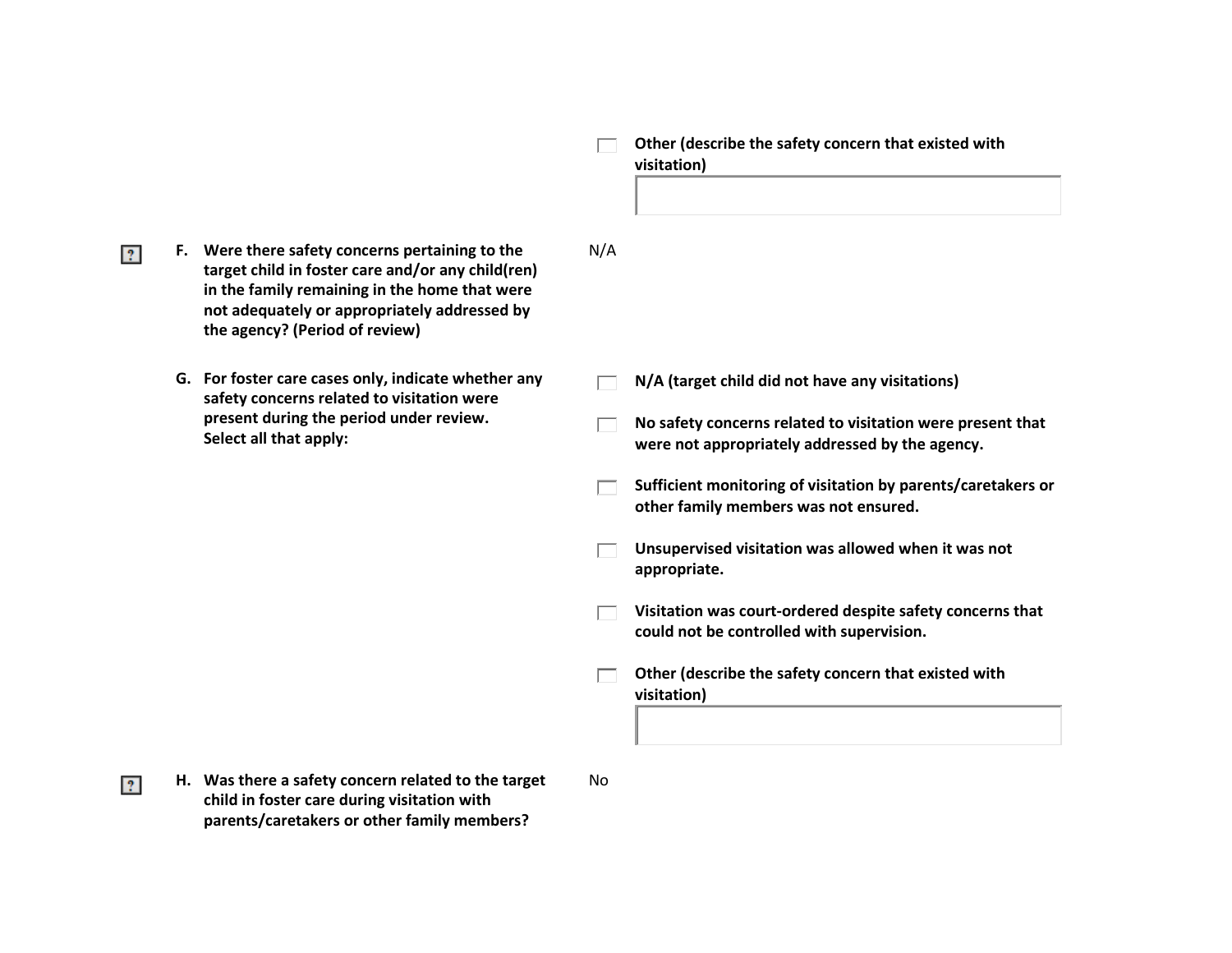$|2\rangle$ 

**I. For foster care cases only, indicate whether any concerns existed for the child in at least one foster care placement during the period under review. Select all that apply:**

- **No safety concerns existed for the target child while in foster care placement that were not adequately addressed.**
- **There was a substantiated allegation of abuse or neglect of**   $\Box$ **the child by a foster parent (including a relative foster parent) or facility staff member that could have been prevented if the agency had taken appropriate actions.**
- **There was a critical incident report or other major issue relevant to noncompliance by foster parents or facility staff that could potentially make the child unsafe, and the agency could have prevented it or did not provide an adequate response after it occurred.**
- **The child's placement during the period under review**   $\Box$ **presented other risks to the child that are not being addressed, even though no allegation was made and no critical incident reports were filed.**
- **The Strutus** You discover that there are safety concerns related to the **child in the foster home of which the agency is unaware because of inadequate monitoring.**
- **Other (describe any other safety concerns that existed with**   $\Box$ **the child's foster placement)**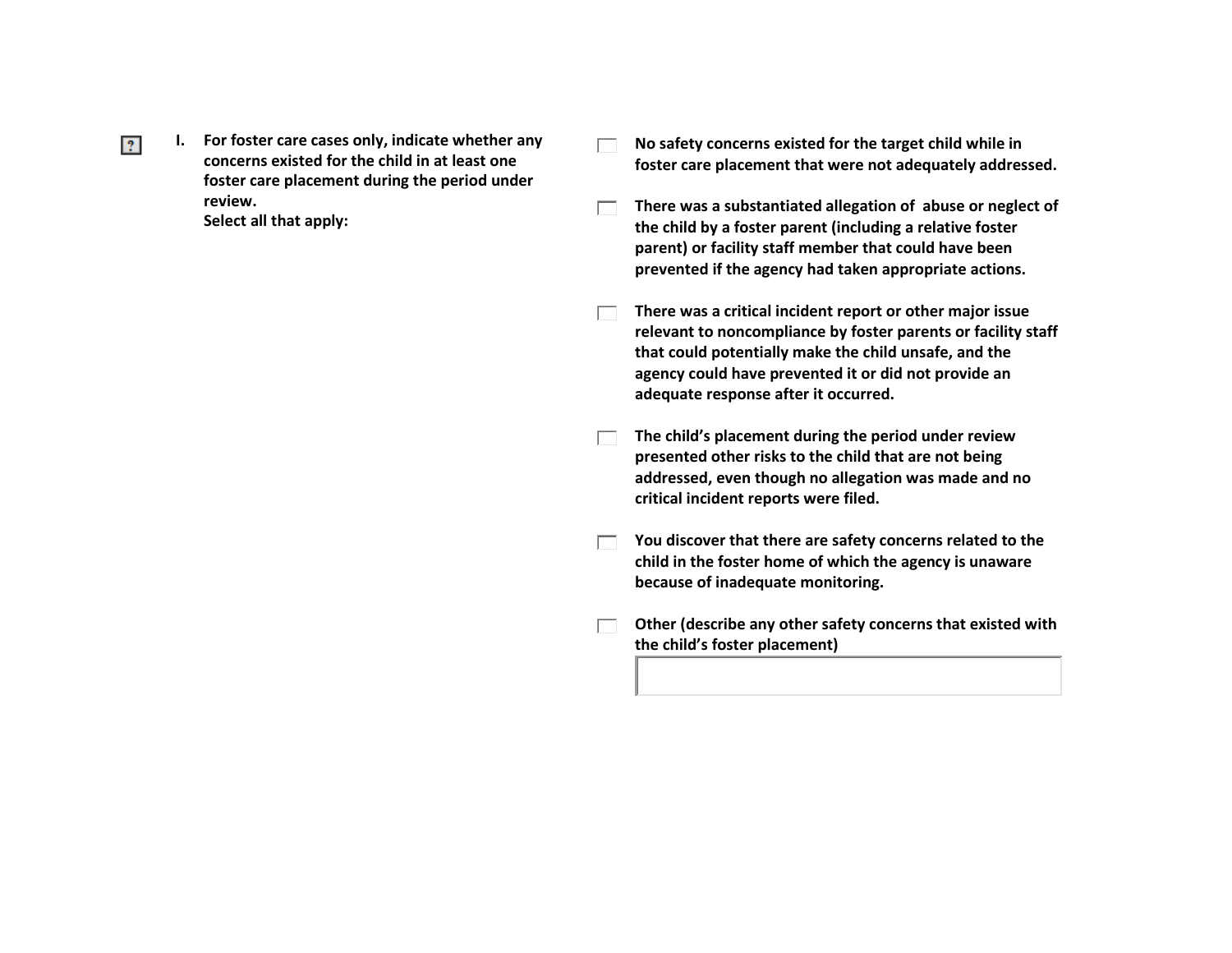**J. For foster care cases only, during the period**  Yes  $\mathbb{R}$ **under review, was there a concern for the target child's safety related to the foster parents, members of the foster parents' family, other children in the foster home or facility, or facility staff members, that was not adequately or appropriately addressed by the agency?**

**Section II Permanency Outcome 1: Children have permanency and stability in their living situations Item #4: Stability of foster care placement**

*(Item #4 Content)*

 $|2\rangle$ 

 $|2\rangle$ 

# **A. Placement Table**

| <b>Placement Date</b><br><b>Placement Type</b> |  | <b>Reason for Change in Placement Setting</b> |  |  |
|------------------------------------------------|--|-----------------------------------------------|--|--|
| mm/dd/yyyy                                     |  |                                               |  |  |
| mm/dd/yyyy                                     |  |                                               |  |  |

2

- **B. How many placement settings did the child experience during the period under review?**
- **C. Were all placement changes planned by the agency in an effort to achieve the child's case goals or to meet the needs of the child? (During period of review)?**  $Yes: \Box \quad No: \Box \quad N/A$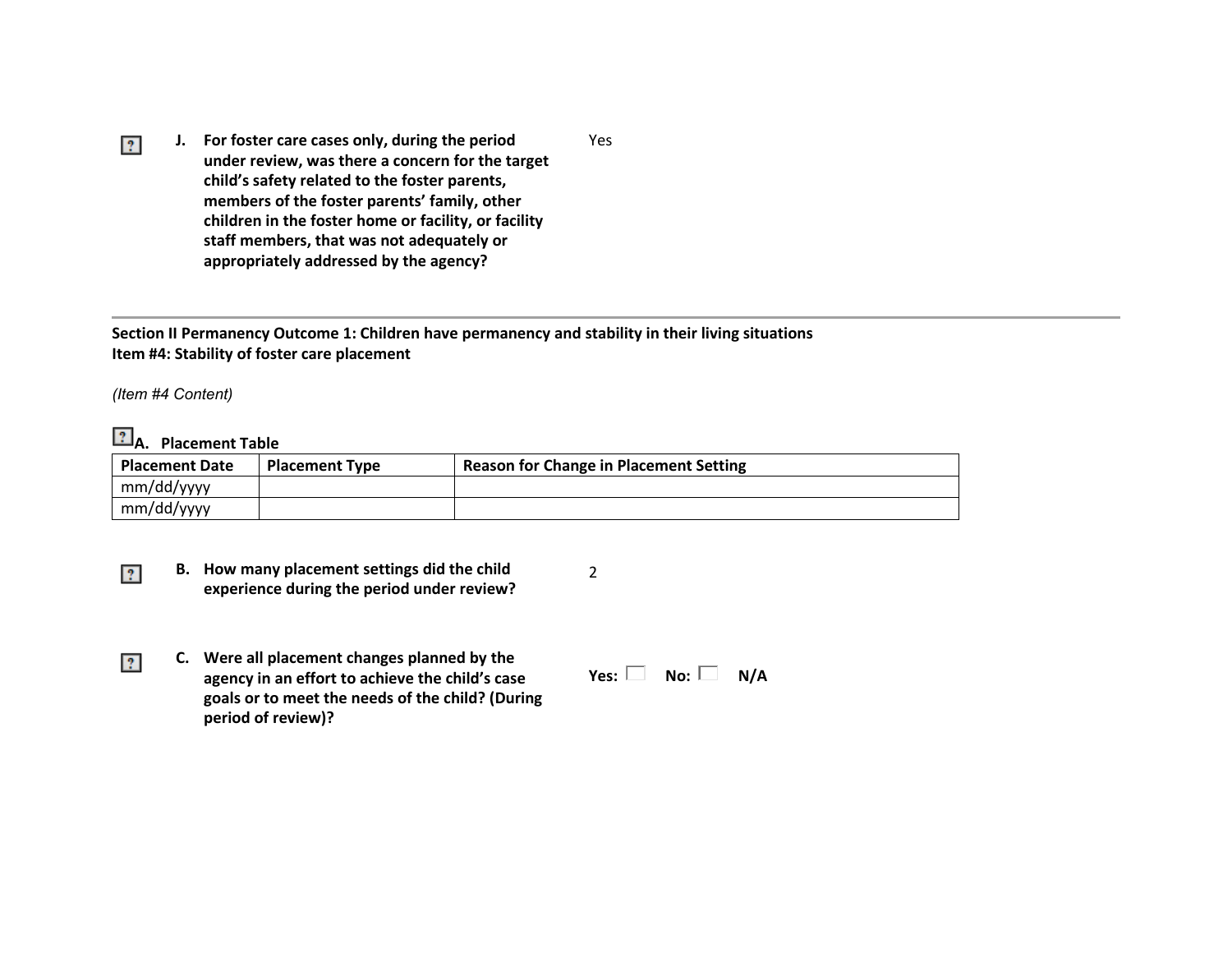- **D. Indicate whether any of the circumstances below**   $\Box$ **apply to the child's current placement. Select all that apply:**  $\Box$ 
	- **None apply, placement is stable.**
	- **The child's current placement is in a temporary shelter or other temporary setting.**
	- **There is information indicating that the child's current**   $\Box$ **substitute care provider may not be able to continue to care for the child.**
	- **There are problems in the current placement threatening its stability that the agency is not addressing.**
	- The child has run away from this placement more than once **in the past, or is in runaway status at the time of the review.**
	- **Other (describe reason current placement is not stable)**  $\Box$
- **E. Is the child's current placement setting (or most recent placement if the child is no longer in foster care) stable?**

 $|2\rangle$ 

Yes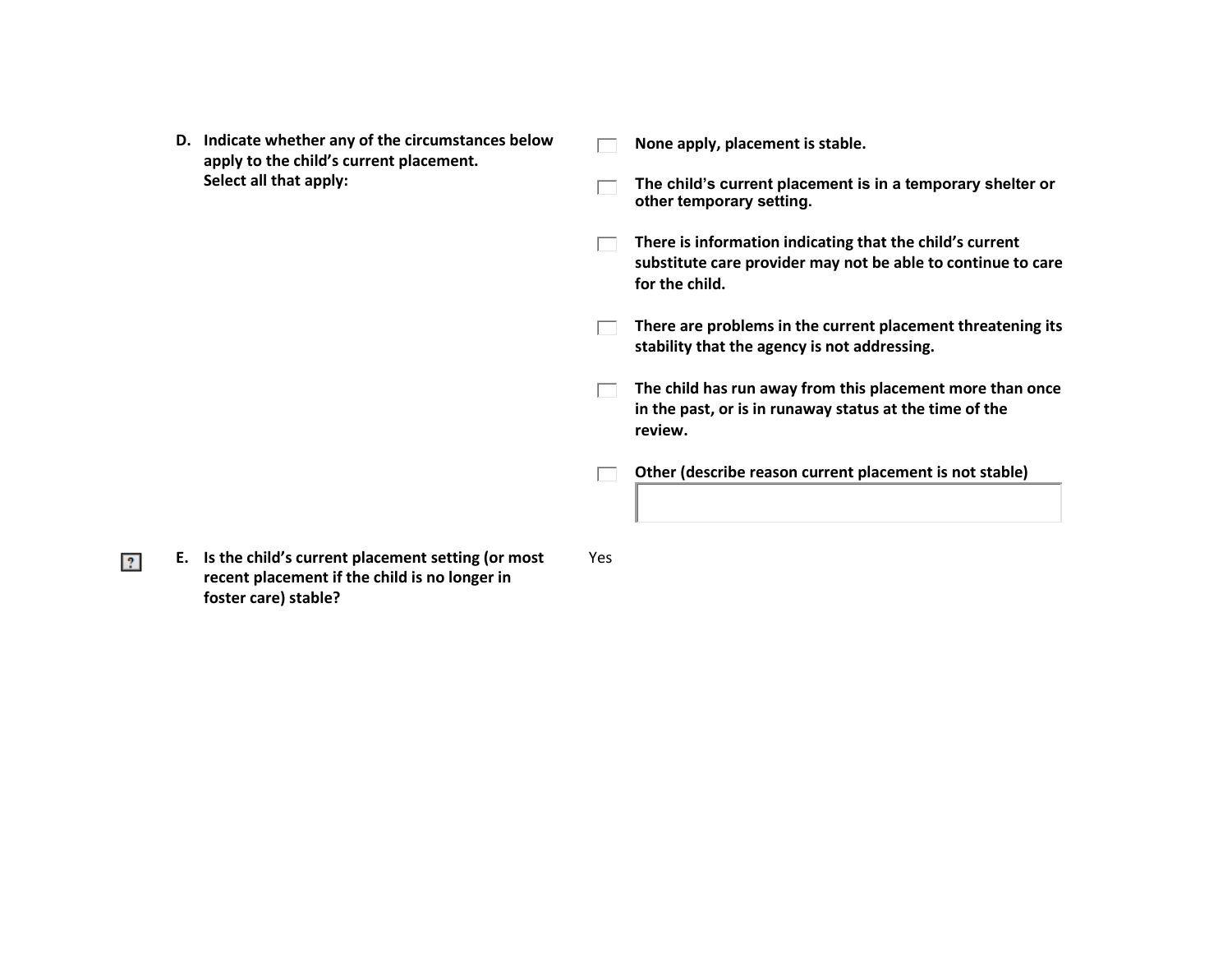# **Item #5: Permanency goal for child**

*(Item #5 Content)*

**P.** A. Permanency Goal Table

| <b>Permanency Goal</b> | Date<br>Established | Days in Foster<br><b>Care before Goal</b><br>Established | <b>Reason for Goal Change</b> |
|------------------------|---------------------|----------------------------------------------------------|-------------------------------|
| Reunification (01)     | 6/6/2016            | 51                                                       |                               |
| Adoption (02,03)       | 7/1/2016            | 83                                                       | Moved in with Grandparents    |

|             | What is (are) the child's current and<br>В.<br>concurrent permanency goal(s)? (If the case                                  | None Identified:<br><b>Permanency Goal:</b>                                                      |
|-------------|-----------------------------------------------------------------------------------------------------------------------------|--------------------------------------------------------------------------------------------------|
|             | was closed during the period under review,<br>identify the permanency goal before the<br>case was closed)                   | $\left  \cdot \right $<br><b>None Identified:</b><br><b>Concurrency Goal</b><br>(if applicable): |
|             |                                                                                                                             | <b>Explanation:</b>                                                                              |
| $ 2\rangle$ | Is the child permanency goal specified in the<br>C.<br><b>Case File?</b>                                                    | N/A:<br>Yes: $\Box$<br>No: $\Box$                                                                |
|             | <b>Explain any concerns:</b>                                                                                                |                                                                                                  |
| $ 2\rangle$ | D. Were all the permanency goal(s) that were<br>in effect during the period under review<br>established in a timely manner? | N/A:<br>Yes: $\Box$<br>No: $\Box$                                                                |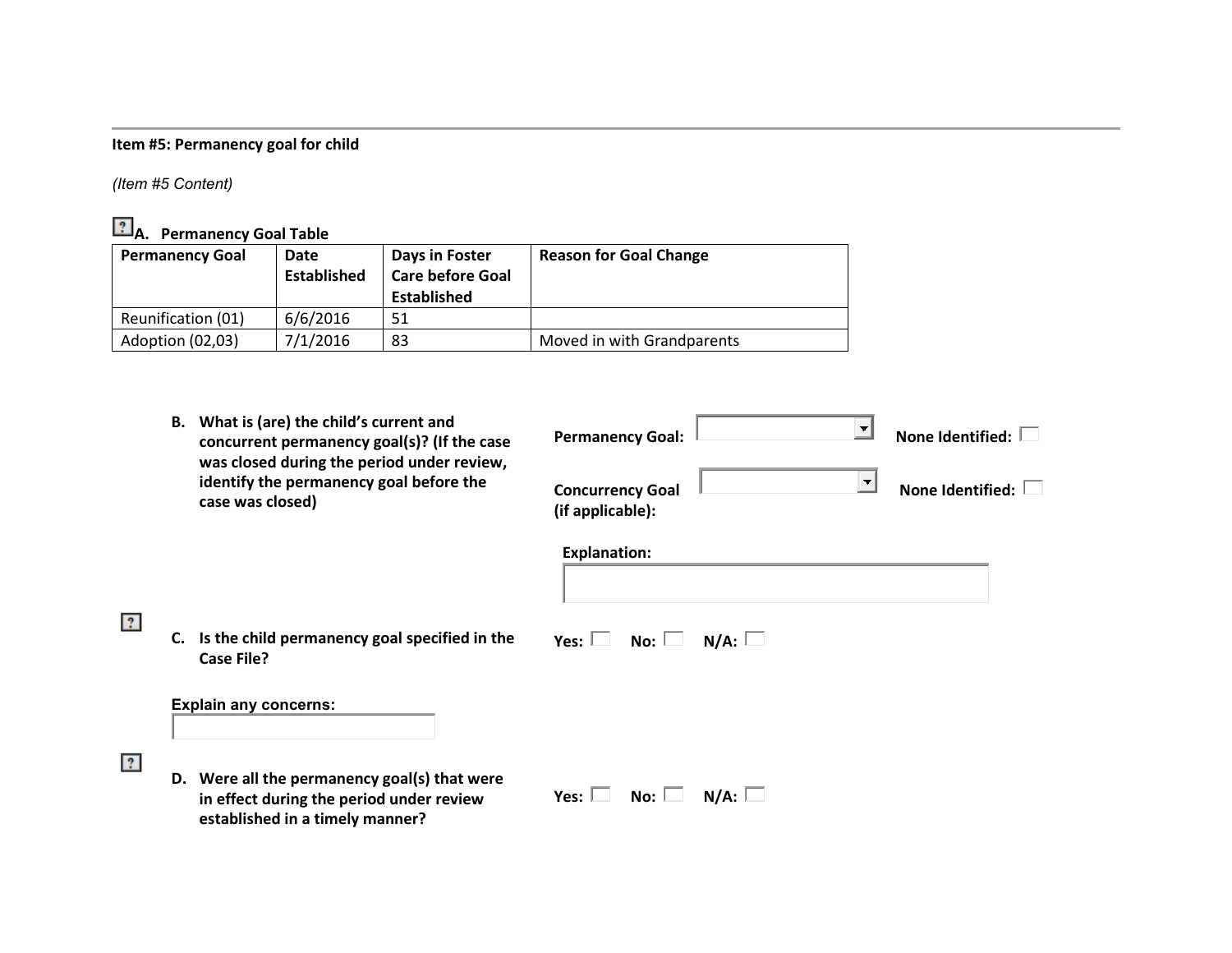## **Explain any concerns:**

| $\mathbb{R}$ |    | E. Were all permanency goals in effect during<br>the period under review appropriate to the<br>child's needs for permanency and to the<br>circumstances of the case?   | No: $\Box$<br>Yes: $\Box$      |  |
|--------------|----|------------------------------------------------------------------------------------------------------------------------------------------------------------------------|--------------------------------|--|
|              |    | <b>Explain any concerns:</b>                                                                                                                                           |                                |  |
| $ 2\rangle$  | F. | Has the child been in foster care for at least<br>15 of the most recent 22 months?                                                                                     | Yes                            |  |
| 2            |    | G. Does the child meet other Adoption and<br>Safe Families Act criteria for termination of<br>parental rights?                                                         | Yes: $\Box$ No: $\Box$<br>N/A: |  |
| ?            |    | H. Did the agency file or join a termination of<br>parental rights petition before the period<br>under review or in a timely manner during<br>the period under review? | Yes: $\Box$ No: $\Box$<br>N/A: |  |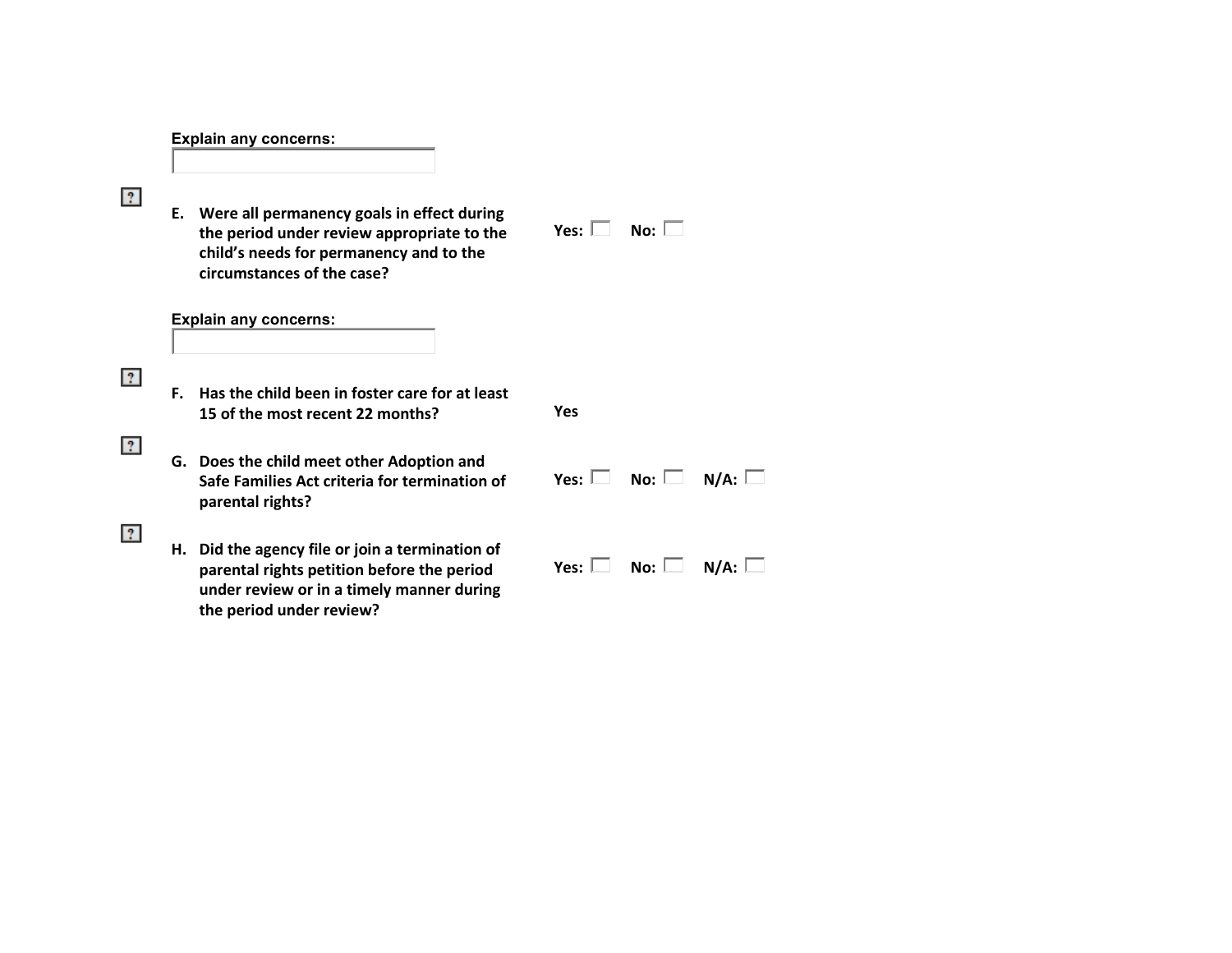- $|2\rangle$
- **I. Indicate whether any of the following exceptions to the termination of parental rights requirement apply.**

# **N/A:**

- **1) At the option of the state, the child is being cared for by a relative at the 15/22-month time frame.**   $Y$ es:  $\Box$  No:  $\Box$
- **2) The agency documented in the case plan a compelling reason for determining that termination of parental rights would not be in the best interests of the child.**  $Yes:  $\Box$  No:  $\Box$$
- **3) The state has not provided to the family the services that the state deemed necessary for the safe return of the child to the child's home.**  $Yes: \Box \quad No: \Box$
- $|2\rangle$ **J. Did an exception to the requirement to file or join a termination of parental rights petition exist?**

| No: | N/A: |  |
|-----|------|--|
|     |      |  |

**Item #6: Achieving reunification, guardianship, adoption, or other planned permanent living arrangement**

*(Item #6 Content)*

 $|2\rangle$ 

**A. What is the date of the child's most recent**   $|2|$ **entry into foster care?** 

**B. What is the time in care (in months) at the time of the onsite review?**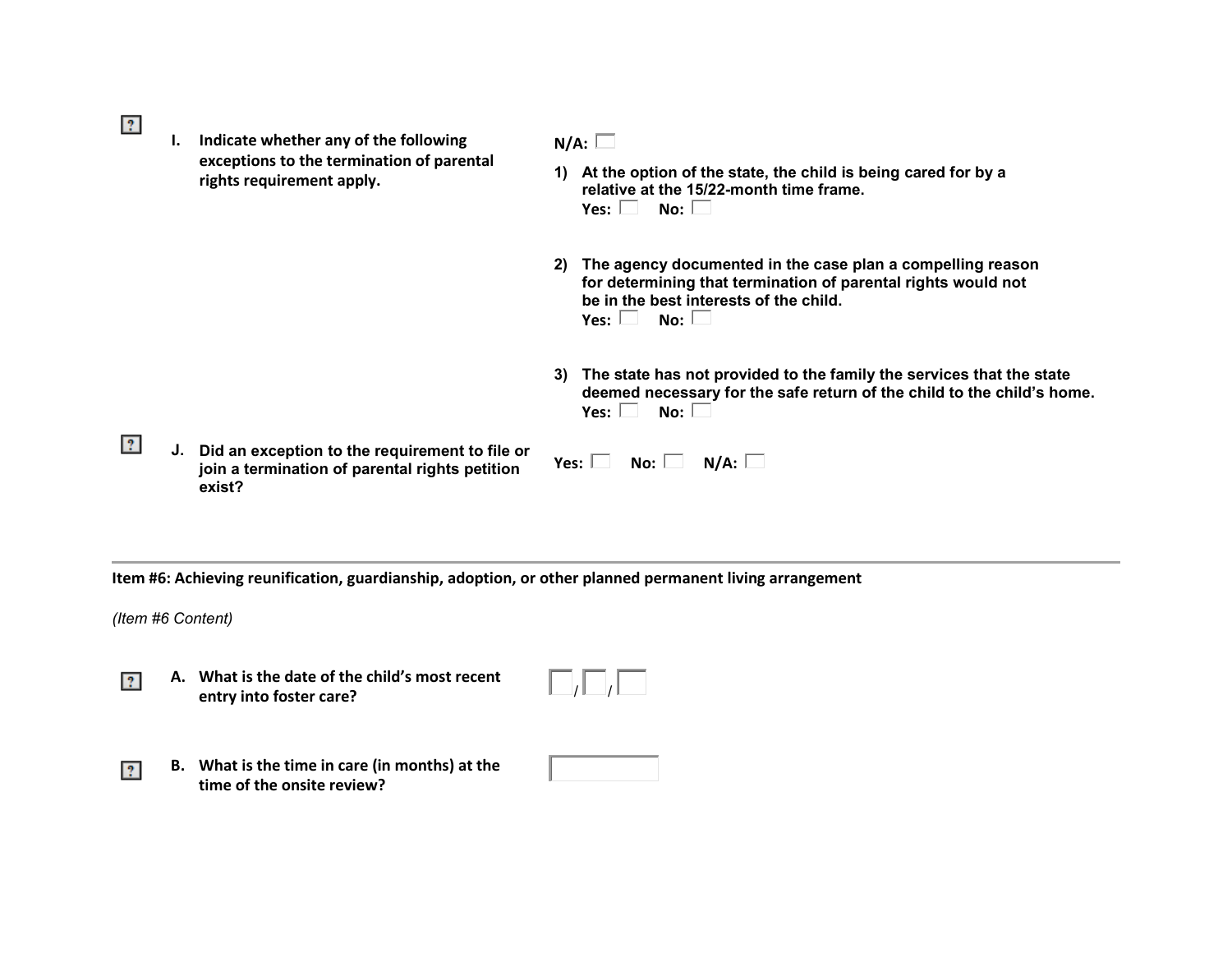- What is the date the child discharged from  $\Box/\Box/\Box$ **C. What is the date the child discharged from**   $|?|$ 
	- **D. What is (are) the child's current permanency goal(s)? (If concurrent permanency goals have been established in the case plan, identify both goals.) Or, if the case was closed during the period under review, what was the permanency goal before the case was closed?**

**E. Did the agency and court make concerted efforts to achieve permanency in a timely manner?** 

- - **None Identified**
- **Reunification (01)** ┌
- **Guardianship (07)** ┌
- **Adoption (02,03)**
- **Another Planned Permanent Living Arrangement (06)**
- **Placement with Fit and Willing Relative (08)** ┍
- $Yes: \Box \quad No: \Box \quad N/A: \Box$

### **Explain any concerns:**

 $|2|$ 

 $\overline{?}$ 

 $|2|$ 

- **F. If the child's current/most recent permanency goal is (was) another permanent planned living arrangement, what is (was) the child's permanent living arrangement?**
- **NA**
- **Placement with a non-relative foster parent until age of majority or extended age.**
- **Placement with a specified relative in foster care until age of**   $\Box$ **majority or extended age Placement in a longer-term facility until transition to an adult care facility.**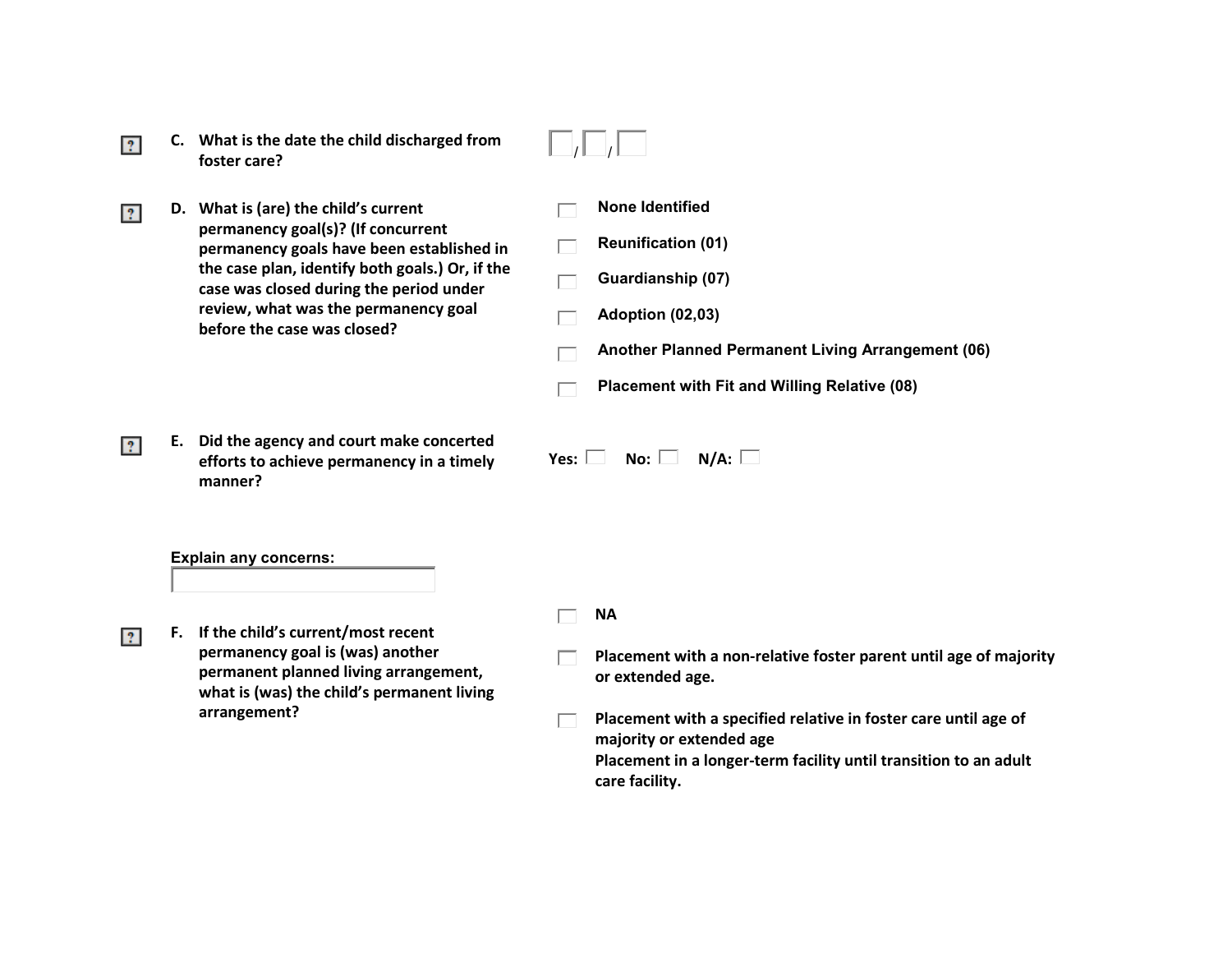|                |                                                                                                                                                                                                                                                          | Placement in an independent living program/supervised<br>independent living until age of majority or extended age. |
|----------------|----------------------------------------------------------------------------------------------------------------------------------------------------------------------------------------------------------------------------------------------------------|--------------------------------------------------------------------------------------------------------------------|
|                |                                                                                                                                                                                                                                                          | Other                                                                                                              |
| $\overline{?}$ | G. For a child with a goal of another<br>permanent planned living<br>arrangement, what is the date of<br>documentation regarding "permanency" of<br>the child's living arrangements?                                                                     | $N/A:$ No Date: $\square$                                                                                          |
| $\overline{?}$ | H. For a child with a goal of another<br>permanent planned living arrangement, did<br>the agency and court make concerted<br>efforts to place the child in a living<br>arrangement that can be considered<br>permanent until discharge from foster care? | Yes: $\Box$<br>N/A:<br>No: $\Box$                                                                                  |
|                | <b>Explain any concerns:</b>                                                                                                                                                                                                                             |                                                                                                                    |

**Section II Permanency Outcome 2: The continuity of family relationships and connections is preserved for children Item #7: Placment with siblings**

*(Item #7 Content)*

 $\overline{?}$ 

**A. Was the child placed with all siblings who also were in foster care during the period under review?**

| Yes: $\mathsf{\mathsf{L}}$ | No: l | N/A: |
|----------------------------|-------|------|
|                            |       |      |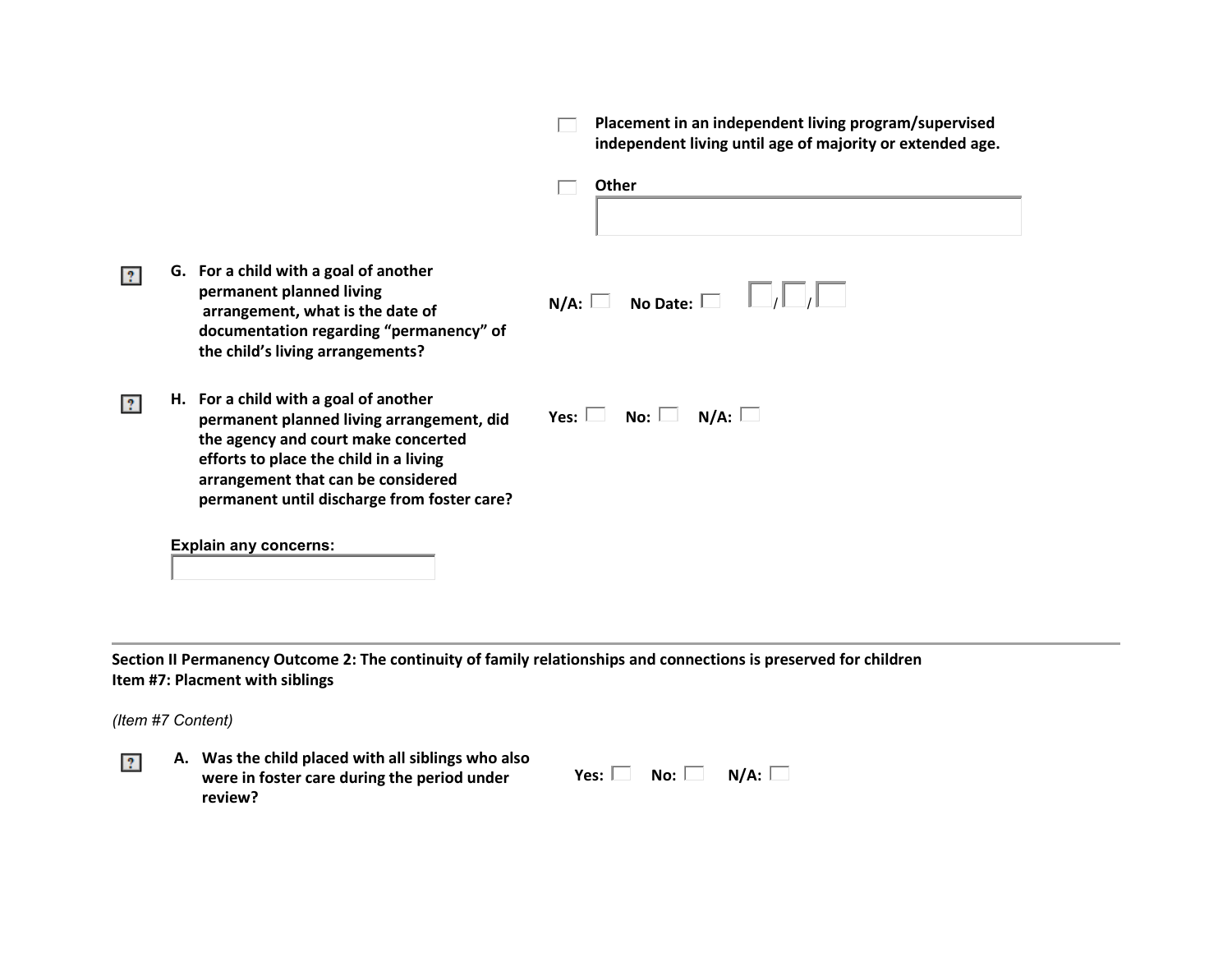|  | B. If the answer to question A is No, was there a |
|--|---------------------------------------------------|
|  | valid reason for the child's separation from the  |
|  | siblings?                                         |

| Yes: l |  | No: |  | N/A |
|--------|--|-----|--|-----|
|--------|--|-----|--|-----|

**Explain any concerns:** 

**Item #8: Visiting with parents and siblings in foster care**

*(Item #8 Content)*

 $|2\rangle$ 

Parent 1: Parent 2:

- $|2\rangle$ **Parent Questions (refer to guide for applicable cases):**
- **A. What was the usual frequency of visits between the parent**   $2^{\circ}$ **1 and the child? (During the period under review)? Select the box next to the statement that best describes the typical frequency of visits.**

| N/A                                                   |
|-------------------------------------------------------|
| More than once a week                                 |
| Once a week                                           |
| Less than once a week, but at least twice a<br>month  |
| Less than twice a month, but at least once<br>a month |
| Less than once a month                                |
| <b>Never</b>                                          |
|                                                       |
|                                                       |

B. **Were concerted efforts made to ensure that visitation (or**   $|2|$ **other forms of contact if visitation was not possible) between the child and his or her parent 1 was of sufficient frequency to maintain or promote the continuity of the** 

 $Yes: \Box \quad No: \Box \quad N/A: \Box$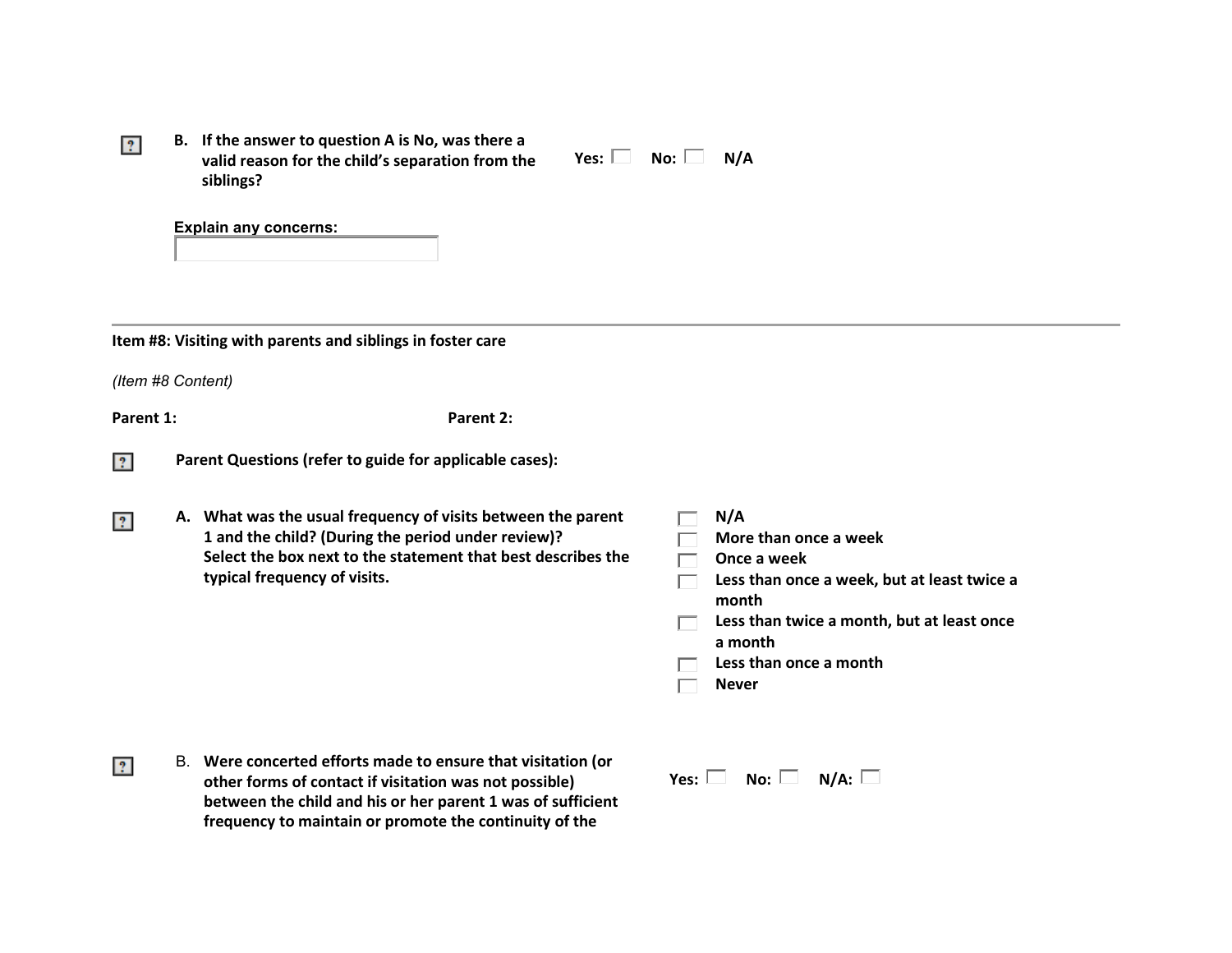**relationship? (During period under review)**

**C. Were concerted efforts made to ensure that the quality of**   $|2\rangle$ **visitation between the child and the parent 1 was sufficient to maintain or promote the continuity of the relationship? (During period under review)**

| Yes: | No: | $N/A$ : |
|------|-----|---------|
|------|-----|---------|

**D. What was the usual frequency of visits between the parent 2 and the child? (During the period under review)? Select the box next to the statement that best describes the typical frequency of visits.**

 $|2\rangle$ 

 $2<sup>1</sup>$ 

 $|2\rangle$ 

|      | N/A                                                   |
|------|-------------------------------------------------------|
|      | More than once a week                                 |
|      | Once a week                                           |
|      | Less than once a week, but at least twice a<br>month  |
|      | Less than twice a month, but at least once<br>a month |
|      | Less than once a month                                |
|      | <b>Never</b>                                          |
|      |                                                       |
| Yes: | $N/A$ :<br>No: l<br>$\sim$                            |

- E. **Were concerted efforts made to ensure that visitation (or other forms of contact if visitation was not possible) between the child and his or her parent 2 was of sufficient frequency to maintain or promote the continuity of the relationship? (During period under review)**
- **F. Were concerted efforts made to ensure that the quality of visitation between the child and the parent 2 was sufficient to maintain or promote the continuity of the relationship? (During period under review)**
- $Yes: \Box \quad No: \Box \quad N/A: \Box$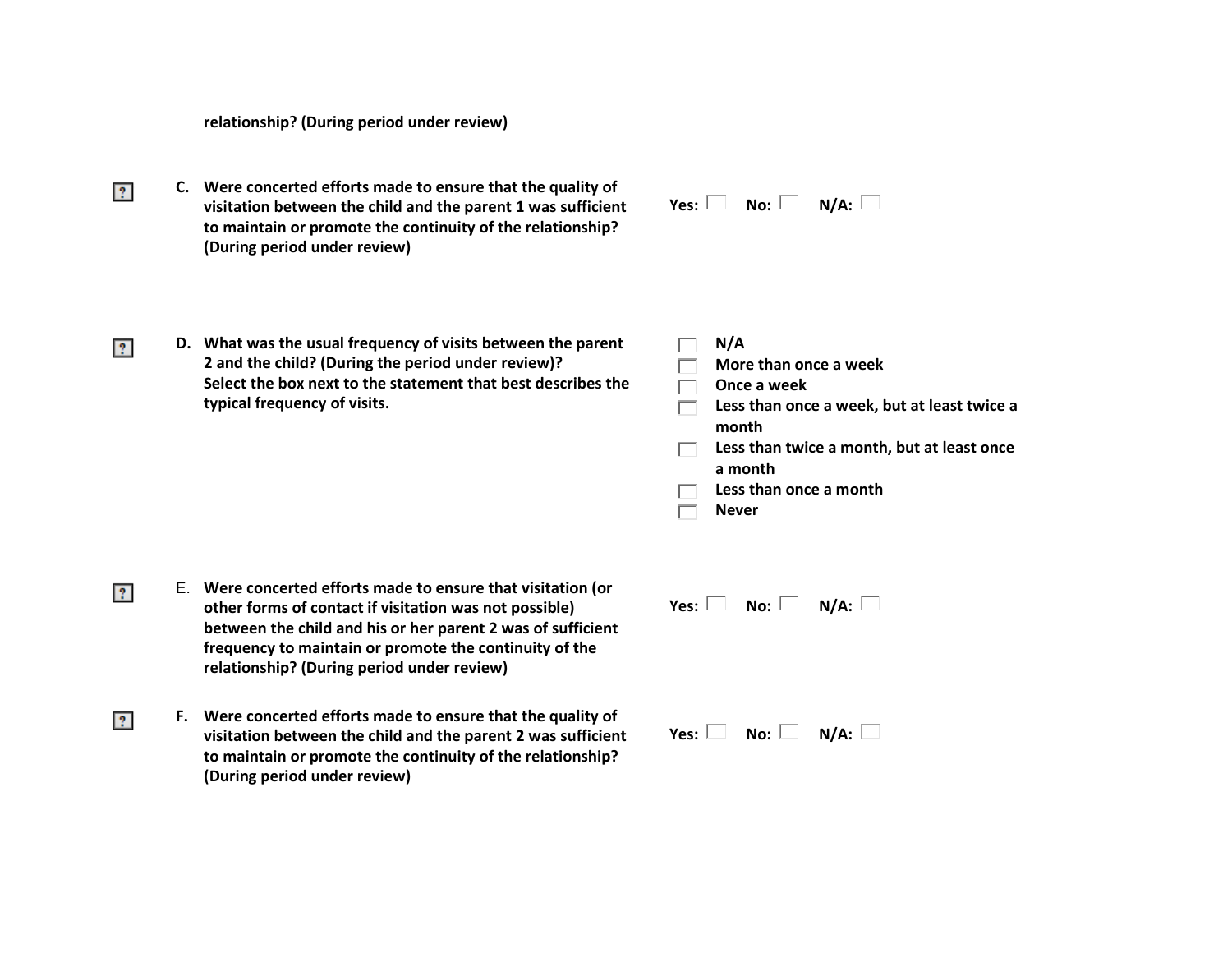**Sibling Questions (refer to guide for applicable cases):**

 $|2|$ 

 $|2\rangle$ 

**G. What was the usual frequency of visits between the child and his or her siblings during the period under review? Select the box next to the statement that best describes the usual frequency of visits between the siblings and the child during the period under review.**

| N/A                                                   |
|-------------------------------------------------------|
| More than once a week                                 |
| Once a week                                           |
| Less than once a week, but at least twice a<br>month  |
| Less than twice a month, but at least once<br>a month |
| Less than once a month                                |
| <b>Never</b>                                          |
|                                                       |

- H. **Were concerted efforts made to ensure that visitation (or**   $|2\rangle$ **other forms of contact if visitation was not possible) between the child and his or her sibling(s) was of sufficient frequency to maintain or promote the continuity of the relationship? (During period under review).**
- **I. Were concerted efforts made to ensure that the quality of**   $|2\rangle$ **visitation between the child and his or her sibling(s) was sufficient to promote the continuity of their relationships?**

| Yes: $\Box$ No: $\Box$ N/A: $\Box$ |  |
|------------------------------------|--|
|                                    |  |
|                                    |  |
| Yes: $\Box$ No: $\Box$ N/A: $\Box$ |  |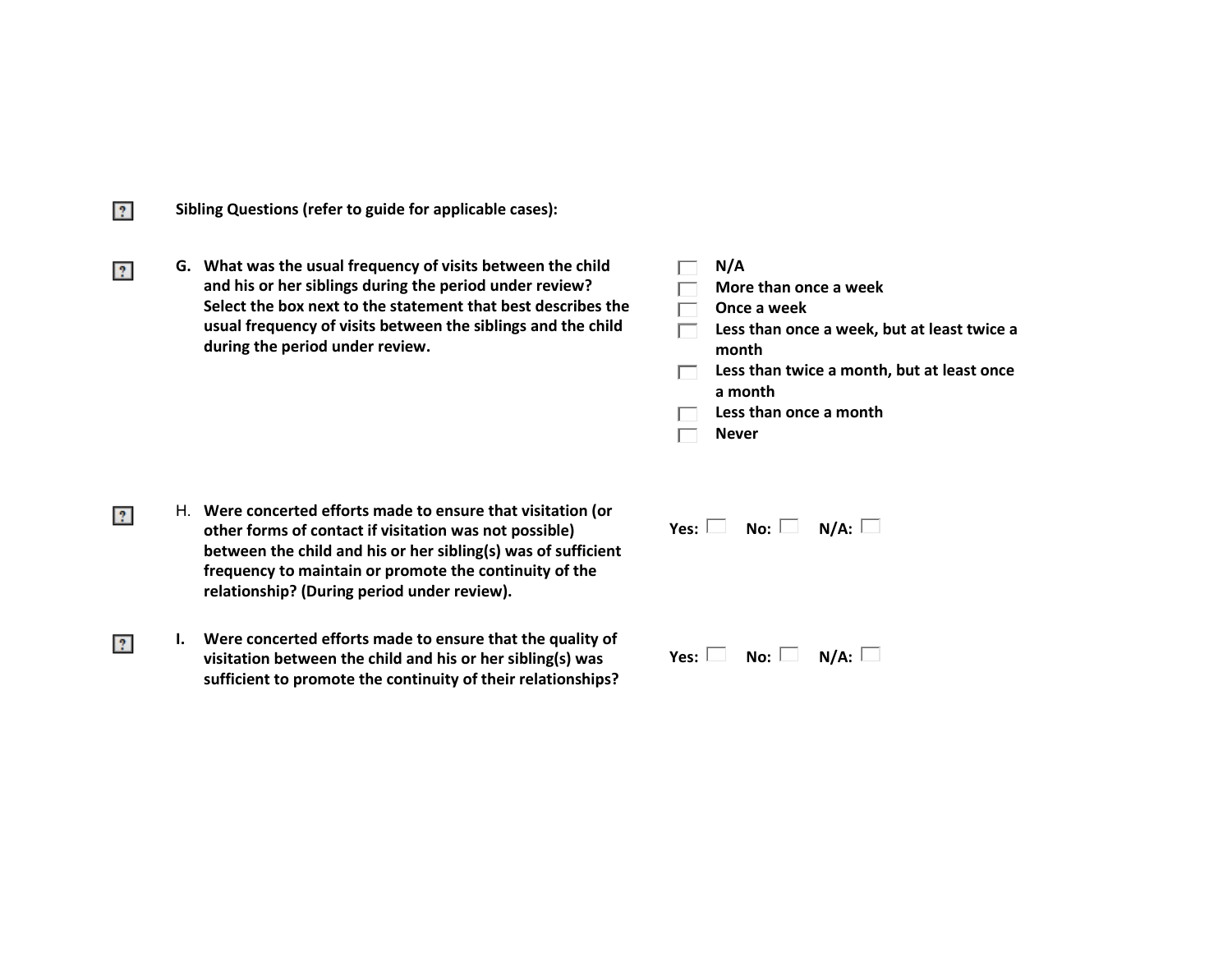## **Item #9: Preserving connections**

*(Item #9 Content)*

| $ 2\rangle$  |                                                                                                                                                                                                                                                                                                                                                  |                                    |             |
|--------------|--------------------------------------------------------------------------------------------------------------------------------------------------------------------------------------------------------------------------------------------------------------------------------------------------------------------------------------------------|------------------------------------|-------------|
|              | A. Were concerted efforts made to maintain the<br>child's important connections (for example,<br>neighborhood, community, faith, language,<br>extended family members including siblings<br>who are not in foster care, Tribe, school,<br>and/or friends)? (During period under review)                                                          | Yes: $\Box$ No: $\Box$             | N/A:        |
| $\mathbf{?}$ | B. Was a sufficient inquiry conducted with the<br>parent, child, custodian, or other interested<br>party to determine whether the child may be<br>a member of, or eligible for membership in, a<br>federally recognized Indian Tribe?                                                                                                            | Yes: $\square$ No: $\square$       | N/A: $\Box$ |
| $\mathbf{?}$ | C. If the child may be a member of, or eligible<br>for membership in, a federally recognized<br>Indian Tribe, during the period under review,<br>was the Tribe provided timely notification of<br>its right to intervene in any state court<br>proceedings seeking an involuntary foster<br>care placement or termination of parental<br>rights? | Yes: $\Box$ No: $\Box$ N/A: $\Box$ |             |
| $ 2\rangle$  | D. If the child is a member of, or eligible for<br>membership in, a federally recognized Indian<br>Tribe, was the child placed in foster care in<br>accordance with Indian Child Welfare Act<br>placement preferences or were concerted<br>efforts made to place the child in accordance                                                         | Yes: $\Box$ No: $\Box$             | N/A: $\Box$ |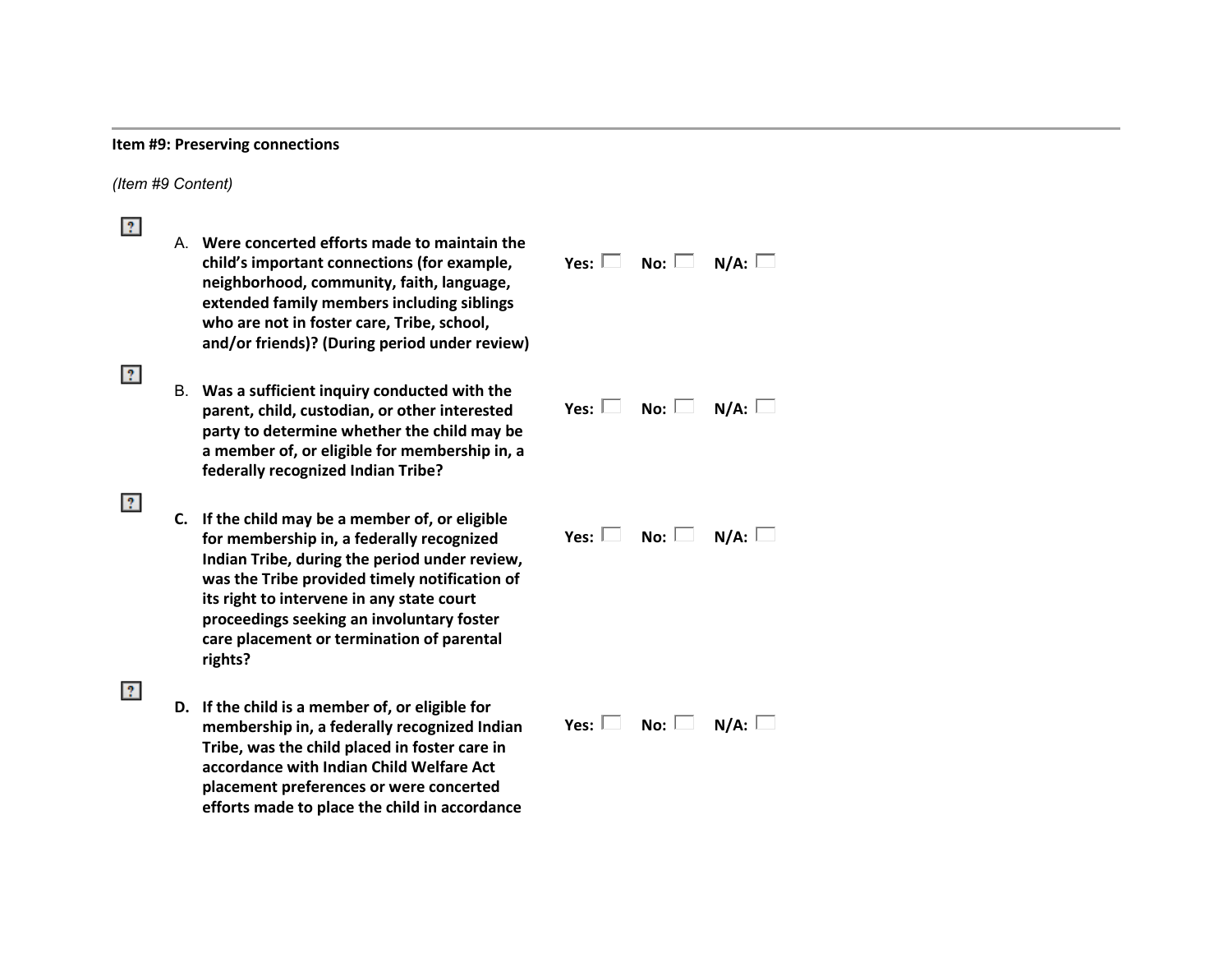**with the Act's placement preferences?**

|                | Item #10: Relative placement |                                                                                                                                                                                                                                                                                                                 |                                                     |  |
|----------------|------------------------------|-----------------------------------------------------------------------------------------------------------------------------------------------------------------------------------------------------------------------------------------------------------------------------------------------------------------|-----------------------------------------------------|--|
|                | (Item #10 Content)           |                                                                                                                                                                                                                                                                                                                 |                                                     |  |
| $\mathcal{L}$  |                              | A. Is this case applicable? (refer to guide)                                                                                                                                                                                                                                                                    | No: $\square$<br>Yes: $\Box$                        |  |
| $\overline{?}$ |                              | B. Was the child's current or most recent<br>placement with a relative?                                                                                                                                                                                                                                         | Yes: $\Box$<br>No: $\Box$<br>N/A                    |  |
| $\mathbf{?}$   |                              | C. If the child's current or most recent<br>placement is with a relative, is (or was) this<br>placement stable and appropriate to the<br>child's needs?                                                                                                                                                         | N/A:<br>Yes: $\Box$<br>No: $\Box$                   |  |
| $\mathbf{?}$   |                              | D. Did the agency make concerted efforts to<br>identify, locate, inform, and evaluate<br>maternal relatives as potential placements<br>for the child, with the result that maternal<br>relatives were ruled out as placement<br>resources (due to fit, relative's<br>unwillingness, or child's best interests)? | No: $\Box$ N/A: $\Box$<br>Yes: $\Box$               |  |
|                |                              | If No, specify the area in which concerns<br>existed:                                                                                                                                                                                                                                                           | Identify:<br>Locate:<br>Evaluate: $\Box$<br>Inform: |  |
| $\overline{?}$ |                              | E. Did the agency make concerted efforts to<br>identify, locate, inform, and evaluate<br>paternal relatives as potential placements<br>for the child, with the result that paternal<br>relatives were ruled out as placement<br>resources (due to fit, relative's                                               | Yes: $\Box$<br>No: $\Box$ N/A: $\Box$               |  |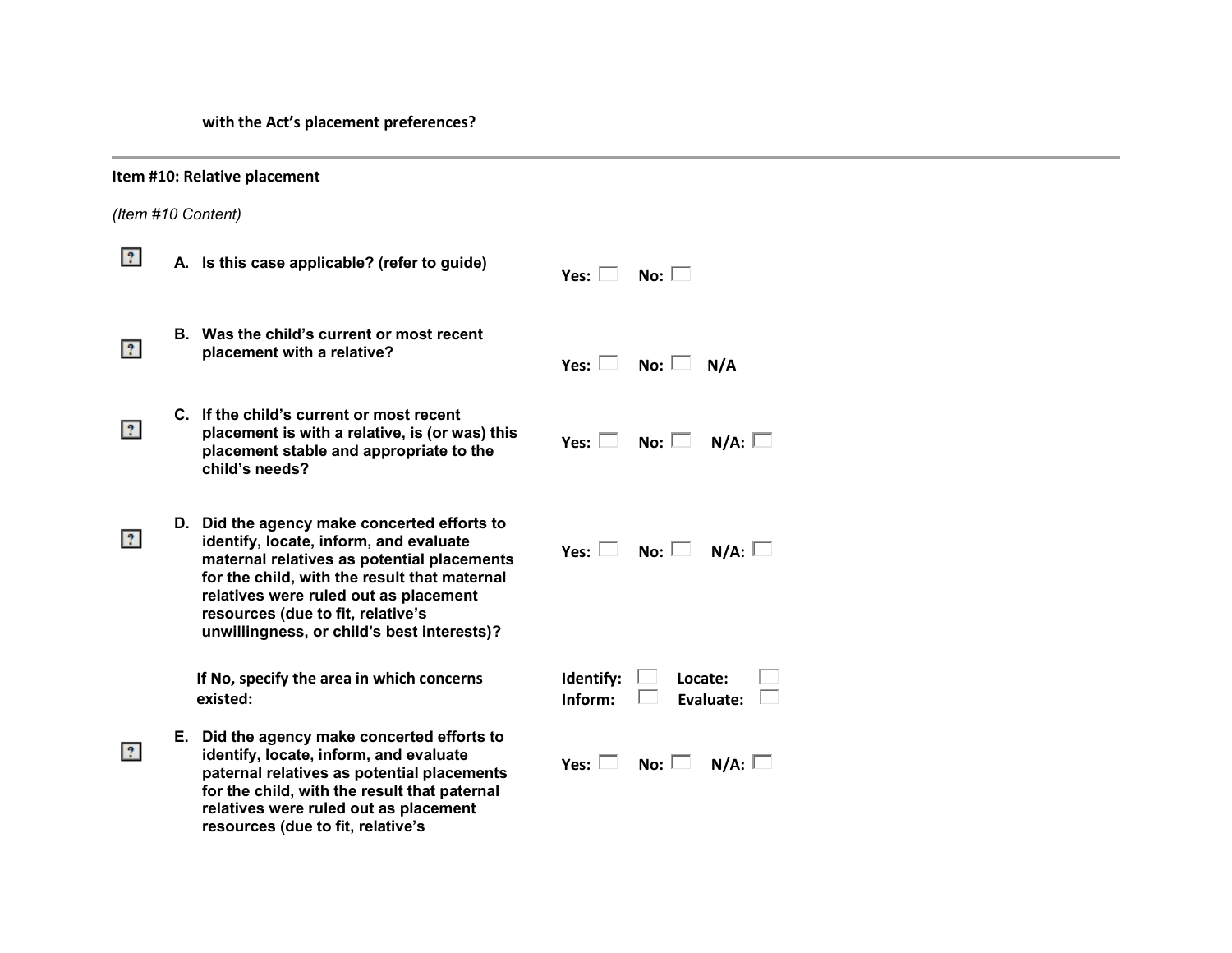| If No, specify the area in which concerns |  |
|-------------------------------------------|--|
| existed:                                  |  |

| Identify: | Locate:   |  |
|-----------|-----------|--|
| Inform:   | Evaluate: |  |

### **Item #11: Relationship of child in care with parents**

*(Item #11 Content)*

**Parent 1: Parent 2:**

- **Parent Questions (refer to guide for applicable cases):**
- $|2\rangle$ **A. Were concerted efforts made to promote, support, and otherwise maintain a positive and nurturing relationship between the child in foster care and his or her parent 1? (During period under review)**
- $|2\rangle$ **B. What concerted efforts were made to support or strengthen the parent 1-child relationship? Select all that apply if question A is Yes**

| Yes: | No: l | N/A: |
|------|-------|------|
|------|-------|------|

#### **NA**

- **Encouraged the parent 1's participation in school activities and**   $\Box$ **case conferences, attendance at doctors' appointments with the child, or engagement in the child's after-school or sports activities?**
- **Provided or arranged for transportation or provided funds for**   $\Box$ **transportation so that the parent 1 could attend the child's special activities and doctors' appointments?**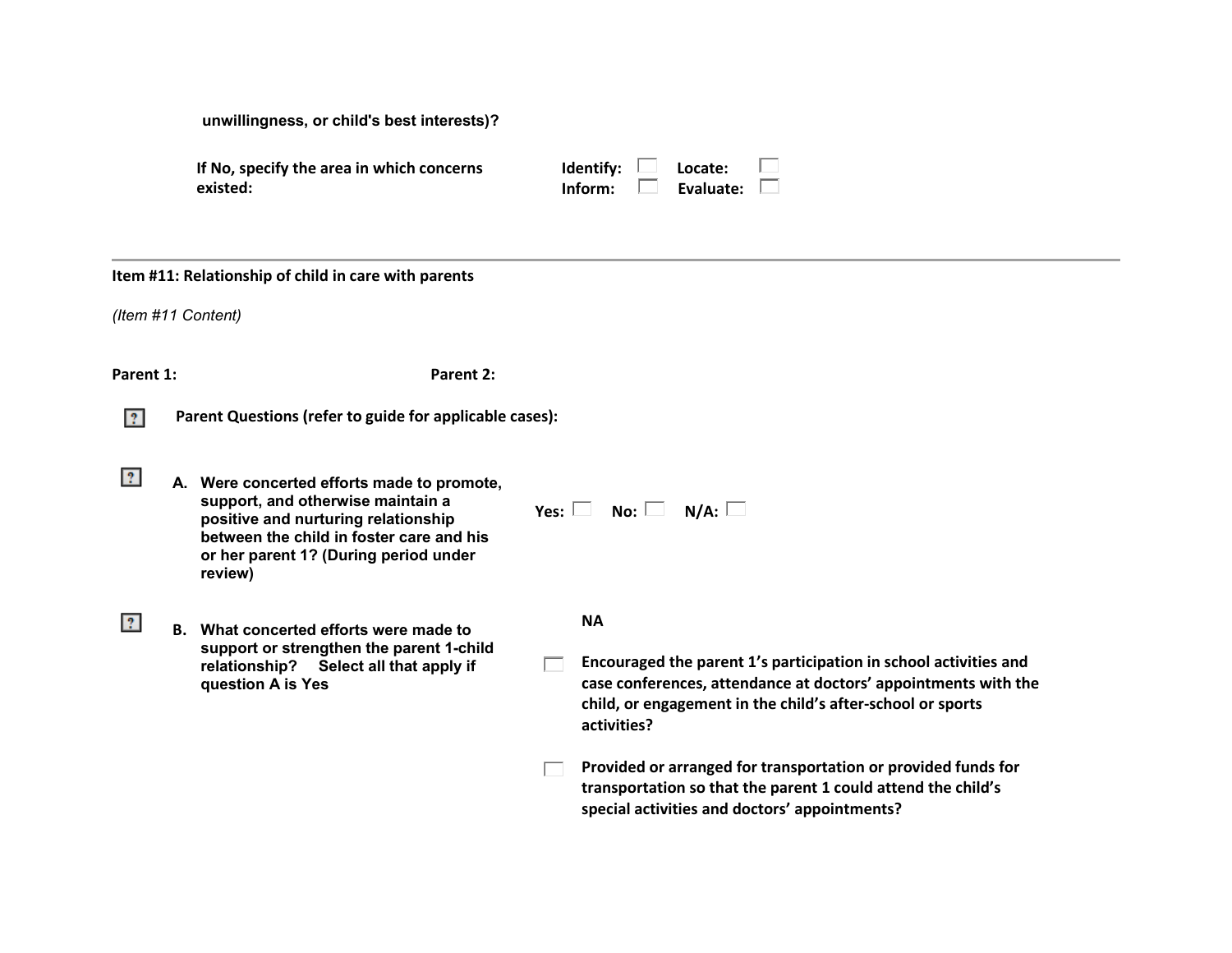**Provided opportunities for therapeutic situations to help the**   $\Box$ **parent 1 and child strengthen their relationship? Encouraged the foster parents to provide mentoring or serve as**   $\Box$ **role models to the parent 1 to assist her in appropriate parenting? Encouraged and facilitated contact with a parent 1 not living in close proximity to the child? Other**  $\Box$  $|2\rangle$ **C. Were concerted efforts made to promote, support, and otherwise maintain a**   $Yes: \Box \quad No: \Box \quad N/A: \Box$ **positive and nurturing relationship between the child in foster care and his or her parent 2? (During period under review)**  $|2\rangle$ **NA D. What concerted efforts were made to support or strengthen Encouraged the parent 2's participation in school activities and the parent 2-child relationship?**  $\Box$ **case conferences, attendance at doctors' appointments with the Select all that apply if question C is Yes child, or engagement in the child's after-school or sports activities? Provided or arranged for transportation or provided funds for**   $\Box$ **transportation so that the parent 2 could attend the child's special activities and doctors' appointments?**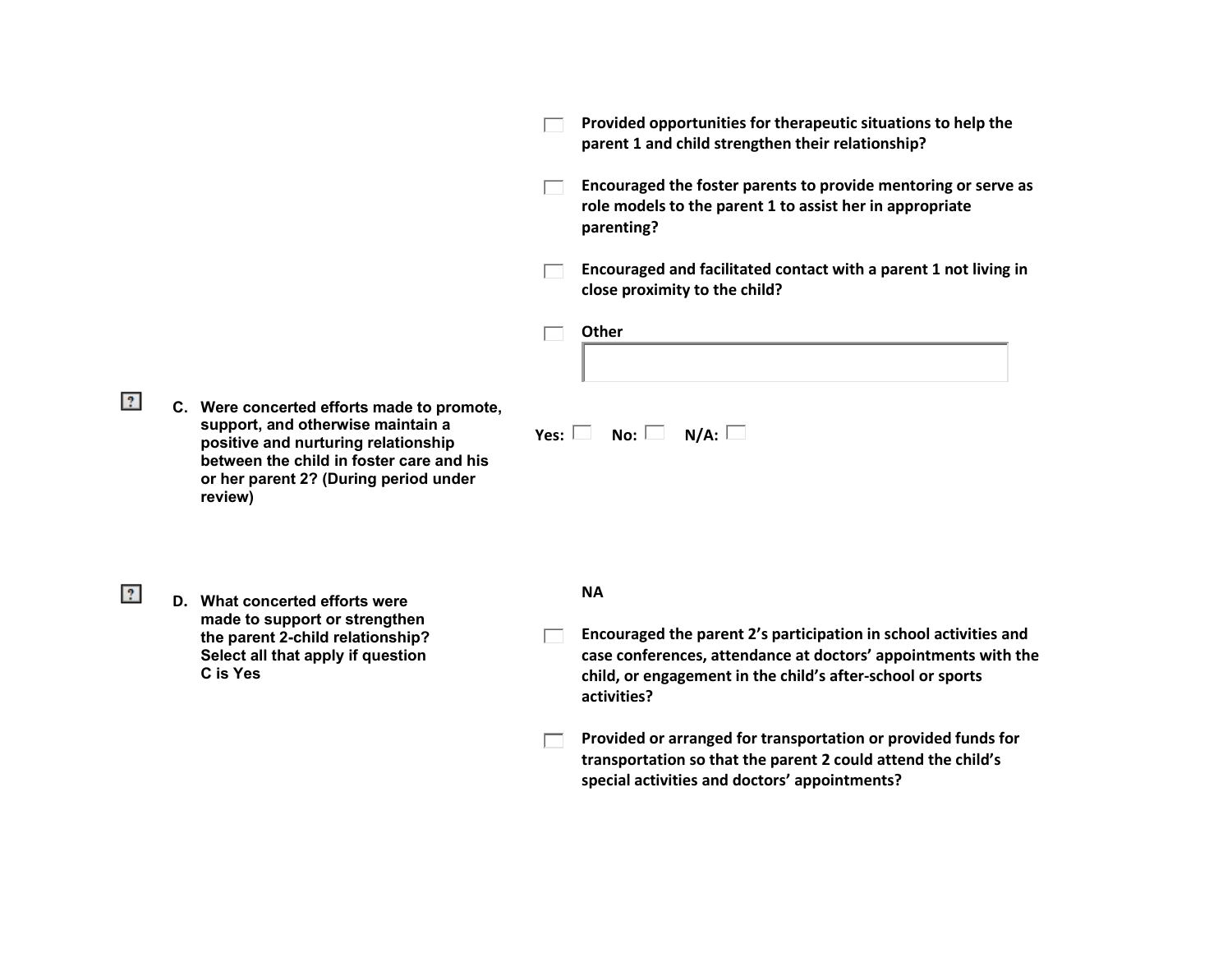| Provided opportunities for therapeutic situations to help the<br>parent 2 and child strengthen their relationship?                |
|-----------------------------------------------------------------------------------------------------------------------------------|
| Encouraged the foster parents to provide mentoring or serve as<br>role models to the parent 2 to assist in appropriate parenting? |
| Encouraged and facilitated contact with a parent 1 not living in<br>close proximity to the child?                                 |
| Other                                                                                                                             |

**Section I Wellbeing Outcome 1: Families have enhanced capacity to provide for their children's needs Item #12: Needs and services of child, parents, and foster parents**

*(Item #12 Content)*

 $|2|$ 

**Sub-Item 12A: Needs Assessment and Services to Children** Strength

| For in-home services cases, indicate the names<br>of the children who were included in the<br>assessment of item 12A: |  |
|-----------------------------------------------------------------------------------------------------------------------|--|
|                                                                                                                       |  |
|                                                                                                                       |  |

**12(A)A. Did the agency conduct a formal or informal initial and/or ongoing comprehensive assessment that accurately** 

| Yes: |  | No: |  |
|------|--|-----|--|
|------|--|-----|--|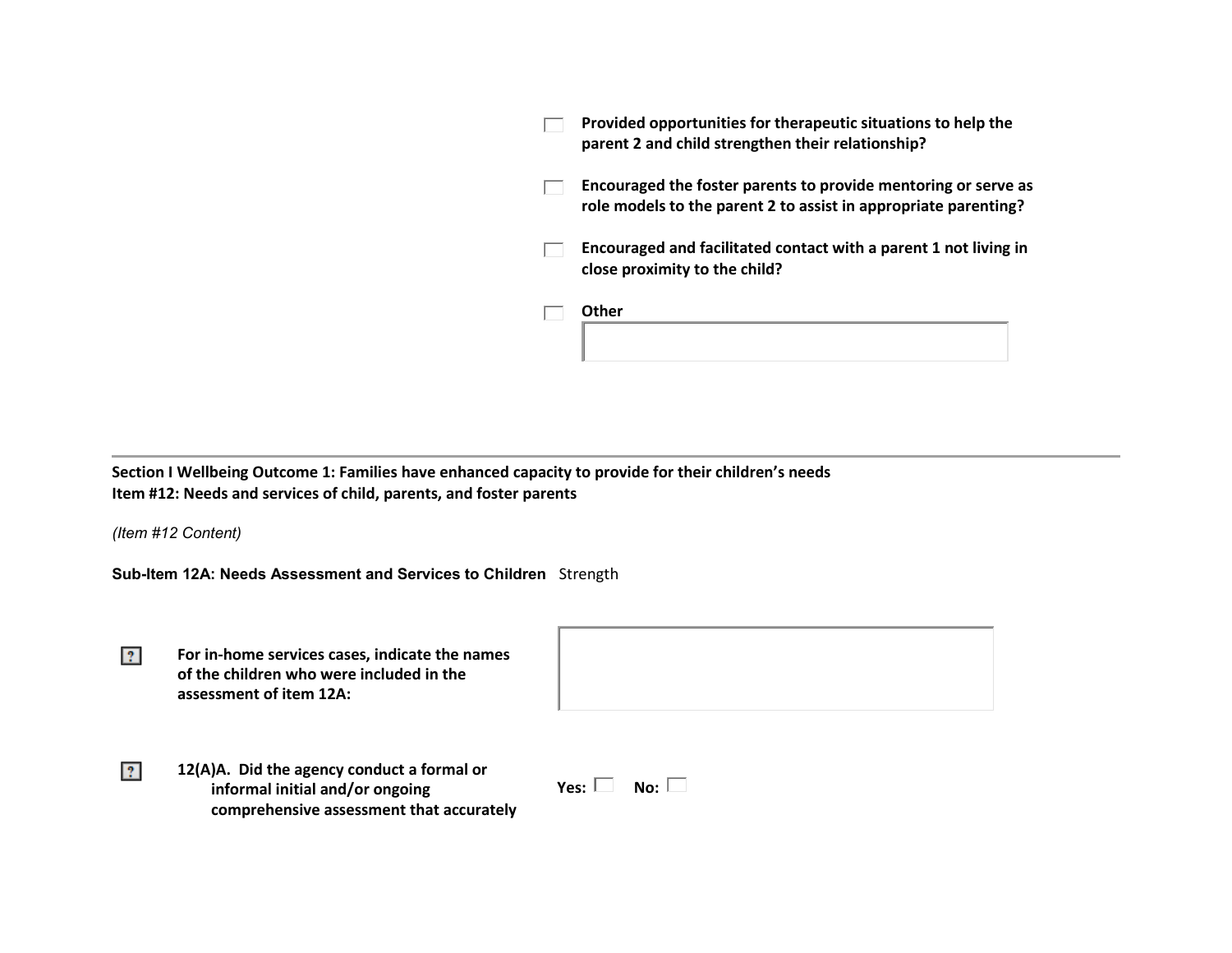| assessed the children's needs? (During the |
|--------------------------------------------|
| period under review)                       |

**Explain any concerns:** 

**12(A)B. Were appropriate services provided to meet the children's identified needs? (During the period under review)** 

 $Yes: \Box \quad No: \Box \quad N/A: \Box$ 

**Explain any concerns:** 

**Sub-Item 12B: Needs Assessment and Services to Parents** Strength

**Applicability:**  $|2\rangle$ 

 $|2\rangle$ 

| Is sub-item12B applicable for Parent 1? (refer to guide) | Yes: $\square$ No: $\square$ |  |
|----------------------------------------------------------|------------------------------|--|
| Is sub-item12B applicable for Parent 2? (refer to guide) | Yes: $\square$ No: $\square$ |  |

Parent 1: Parent 2:

**Indicate the case participants who are included**   $|2\rangle$ **in this item as Parent 1:**

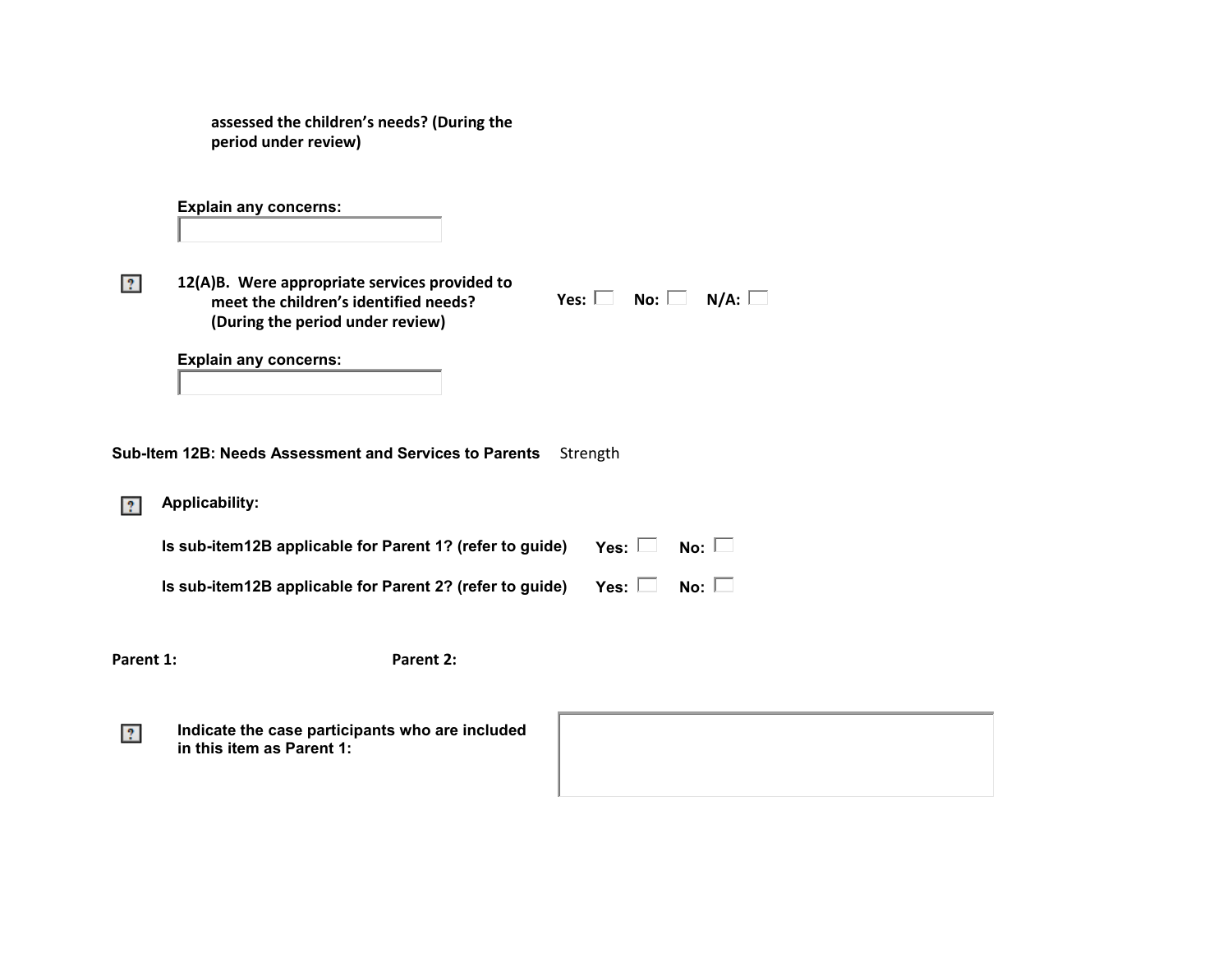|                | Indicate the case participants who are included<br>in this item as Parent 2:                                                                                                                    |                                    |
|----------------|-------------------------------------------------------------------------------------------------------------------------------------------------------------------------------------------------|------------------------------------|
| $\overline{?}$ | 12(B)A. Did the agency conduct a formal or<br>informal initial and/or ongoing<br>comprehensive assessment that accurately<br>assessed the parent 1's needs? (During the<br>period under review) | Yes: $\Box$ No: $\Box$ N/A: $\Box$ |
|                | <b>Explain any concerns:</b>                                                                                                                                                                    |                                    |
| $\overline{?}$ | 12(B)B. Did the agency provide appropriate<br>services to the parent 1 to meet identified<br>needs? (During the period under review)                                                            | Yes: $\Box$ No: $\Box$ N/A: $\Box$ |
|                | <b>Explain any concerns:</b>                                                                                                                                                                    |                                    |
| $ 2\rangle$    | 12(B)C. Did the agency conduct a formal or<br>informal initial and/or ongoing<br>comprehensive assessment that accurately<br>assessed the parent 2's needs? (During the<br>period under review) | Yes: $\Box$ No: $\Box$ N/A: $\Box$ |
|                | <b>Explain any concerns:</b>                                                                                                                                                                    |                                    |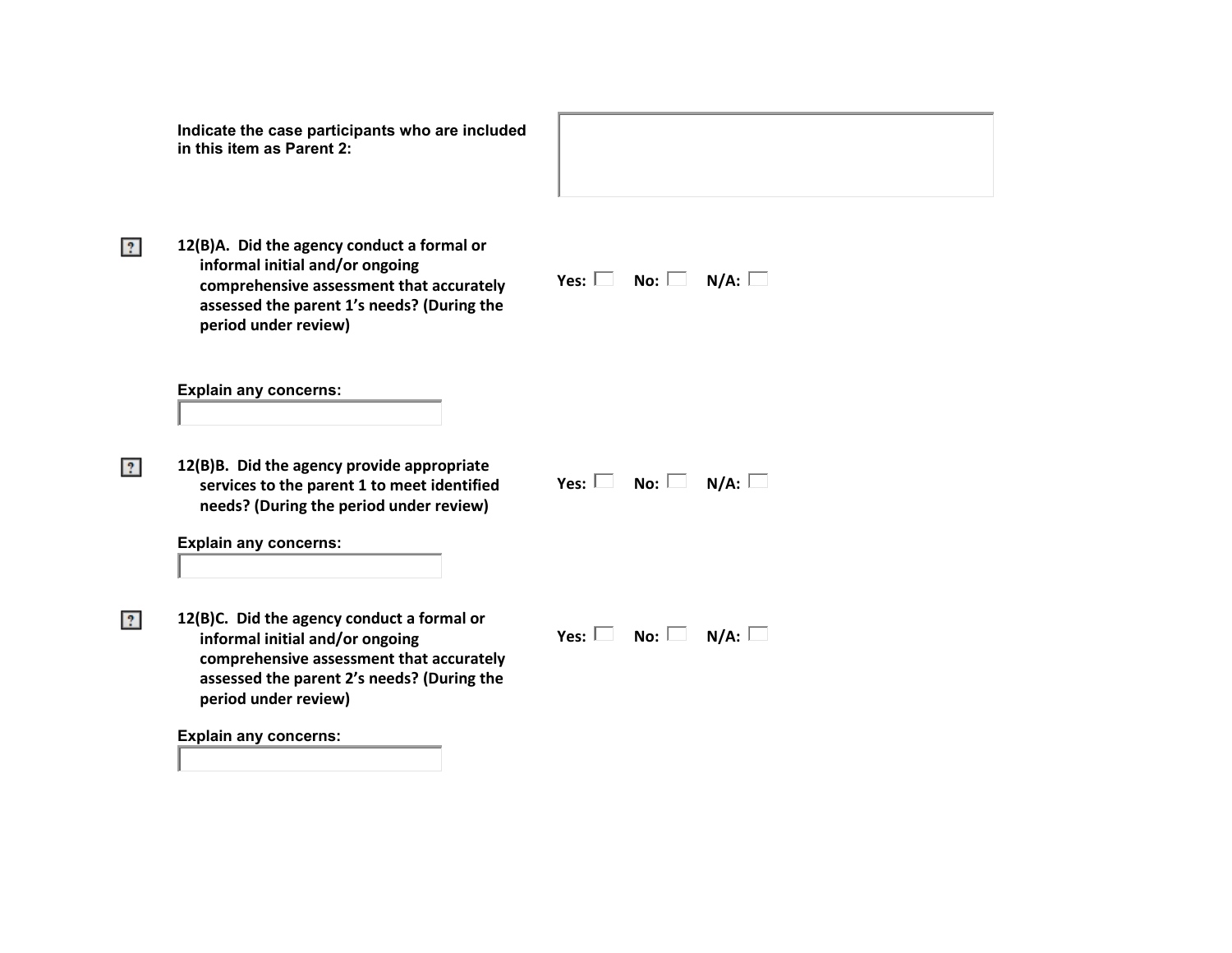| $ 2\rangle$                                    | 12(B)D. Did the agency provide appropriate |  |  |
|------------------------------------------------|--------------------------------------------|--|--|
| services to the parent 2 to address identified |                                            |  |  |
|                                                | needs? (During the period under review)    |  |  |

| Yes: $\mathsf{l}$ | No: | $N/A$ : |  |
|-------------------|-----|---------|--|
|                   |     |         |  |

|  |  | <b>Explain any concerns:</b> |
|--|--|------------------------------|
|--|--|------------------------------|

**Sub-Item 12C: Needs Assessment and Services to Foster Parents** Strength

**Is sub-item 12C applicable? (refer to guide)**  $|2|$ 

|  | No: |  |
|--|-----|--|
|  |     |  |

**12(C)A. Did the agency adequately assess the needs of the foster or pre- adoptive parents on an ongoing basis (with respect to services they need to in order to provide appropriate care and supervision to ensure the safety and well-being of the children in their care)? (During the period under review)**

 $Yes: \Box \quad No: \Box \quad N/A: \Box$ 

**Explain any concerns:** 

 $|2\rangle$ 

 $|2\rangle$ 

**12(C)B. Were the foster or pre-adoptive parents provided with appropriate services to address identified needs that pertained to their capacity to provide appropriate care and supervision of the** 

 $Yes: \Box \quad No: \Box \quad N/A: \Box$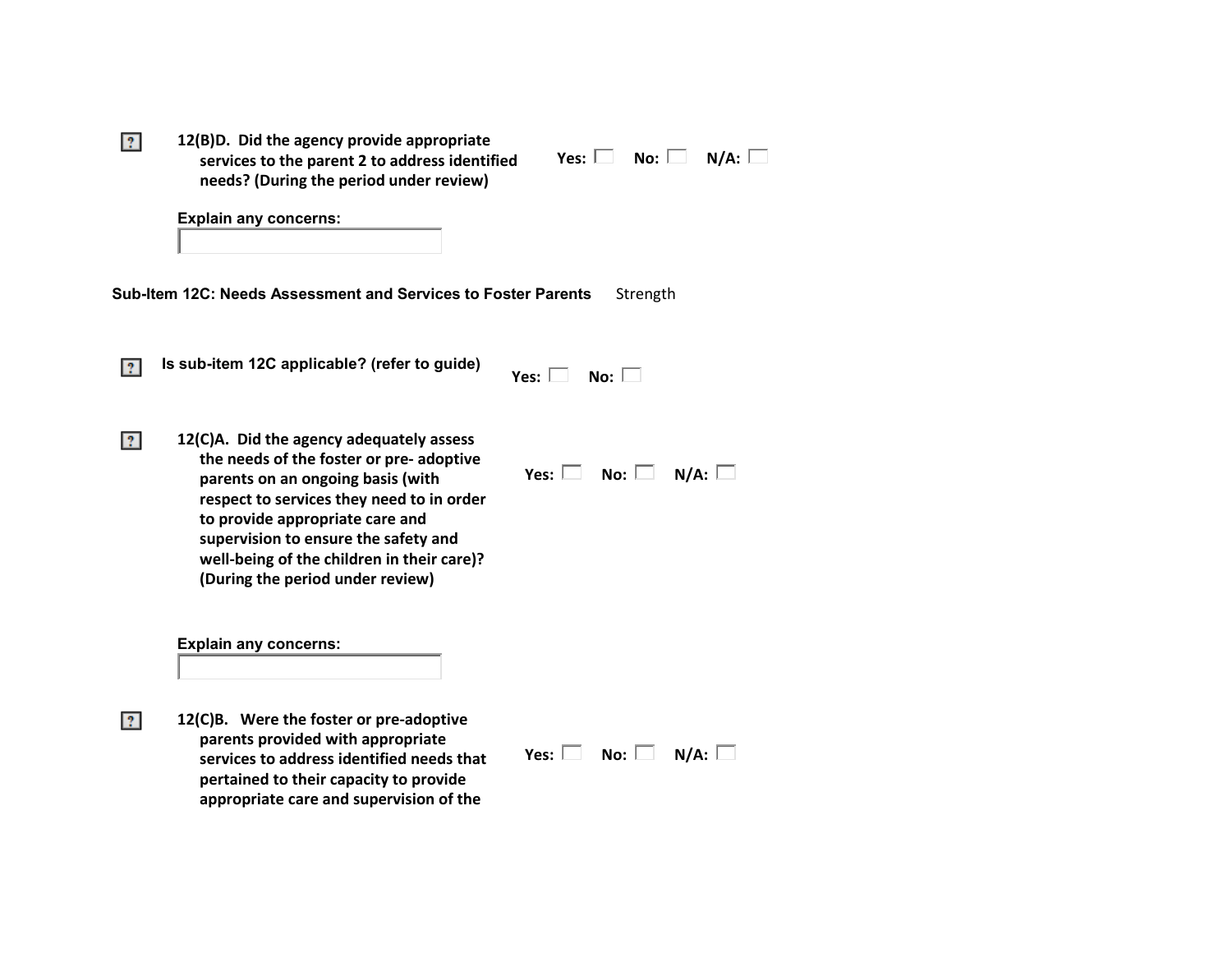**children in their care? (During the period under review)** 

**Explain any concerns:**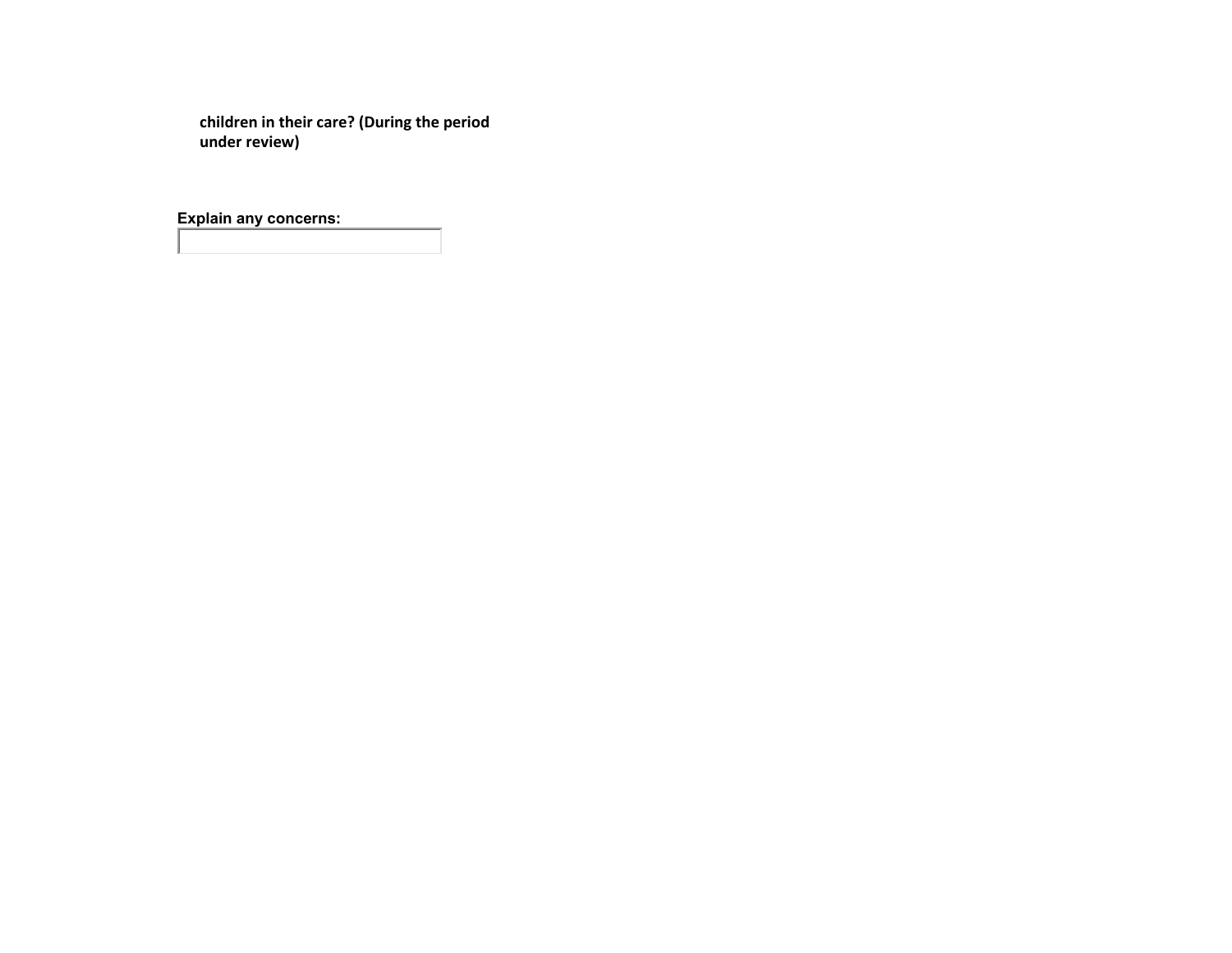|              | Item 13: Child and family involvement in case planning                                                                                              |                                       |
|--------------|-----------------------------------------------------------------------------------------------------------------------------------------------------|---------------------------------------|
|              | (Item #13 Content)                                                                                                                                  |                                       |
| $ 2\rangle$  | Is this case applicable?<br>Yes: $\Box$<br>(refer to guide)                                                                                         | No: $\square$                         |
| Parent 1:    | Parent 2:                                                                                                                                           |                                       |
| $ 2\rangle$  | Indicate the case participants who are included<br>in this item as Parent 1:                                                                        |                                       |
|              | Indicate the case participants who are included<br>in this item as Parent 2:                                                                        |                                       |
| $\mathbf{r}$ | A. Did the agency make concerted efforts to<br>(to the extent of his/her abilities), actively<br>involve the child in the case planning<br>process? | No: $\Box$ N/A: $\Box$<br>Yes: $\Box$ |
|              | <b>Explain any concerns:</b>                                                                                                                        |                                       |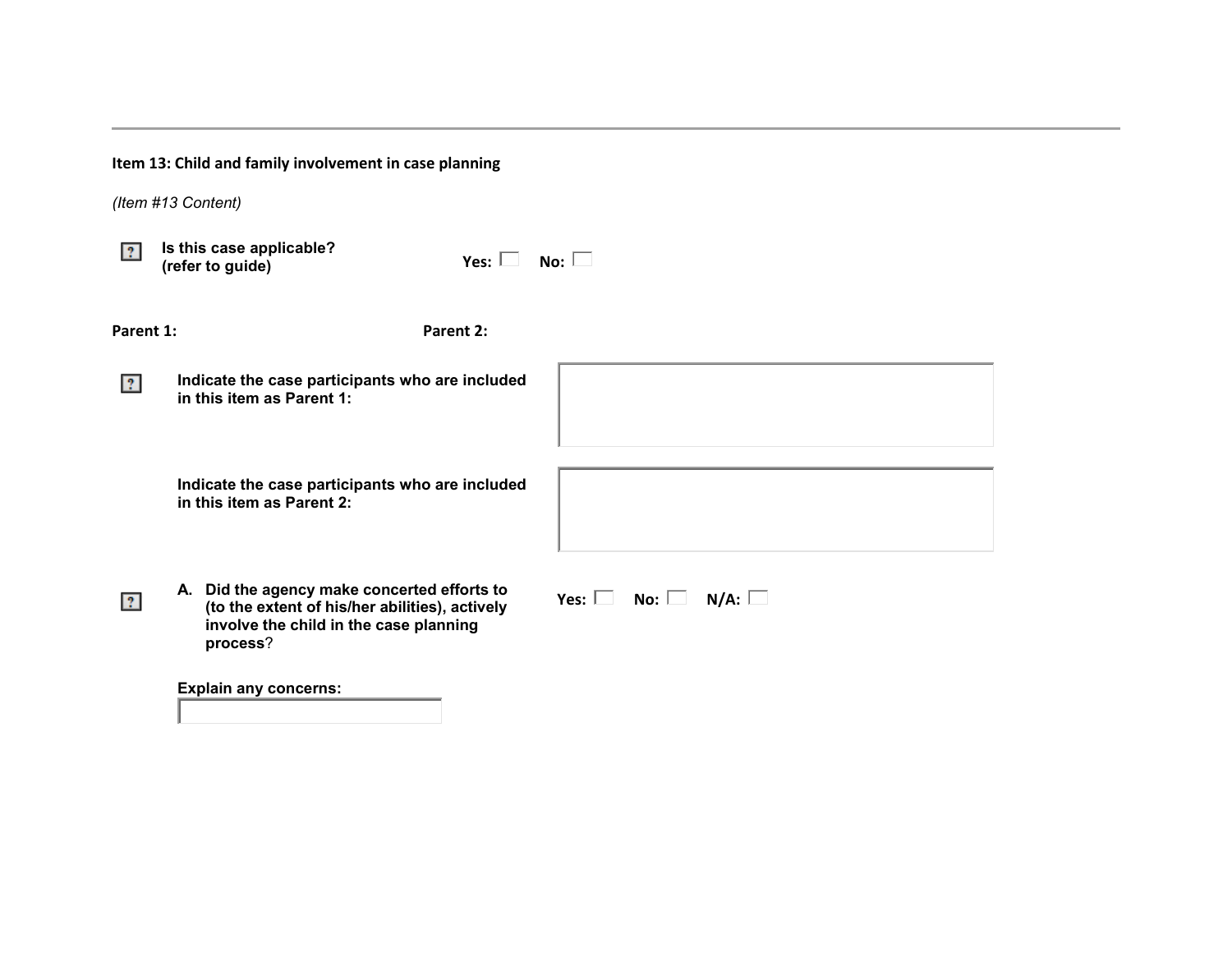| Indicate the names of the children who are |
|--------------------------------------------|
| included in the assessment of item 13:     |

**B. Did the agency make concerted efforts to actively involve the parent 1 in the case planning process?** 

| Yes: $L$ | No: $\mathbb I$ | N/A: |
|----------|-----------------|------|
|----------|-----------------|------|

**Explain any concerns:** 

 $\overline{?}$ 

 $\overline{?}$ 

| C. Did the agency make concerted efforts to |
|---------------------------------------------|
| actively involve the parent 2 in the case   |
| planning process?                           |

| No: | N/A: |
|-----|------|

**Explain any concerns:**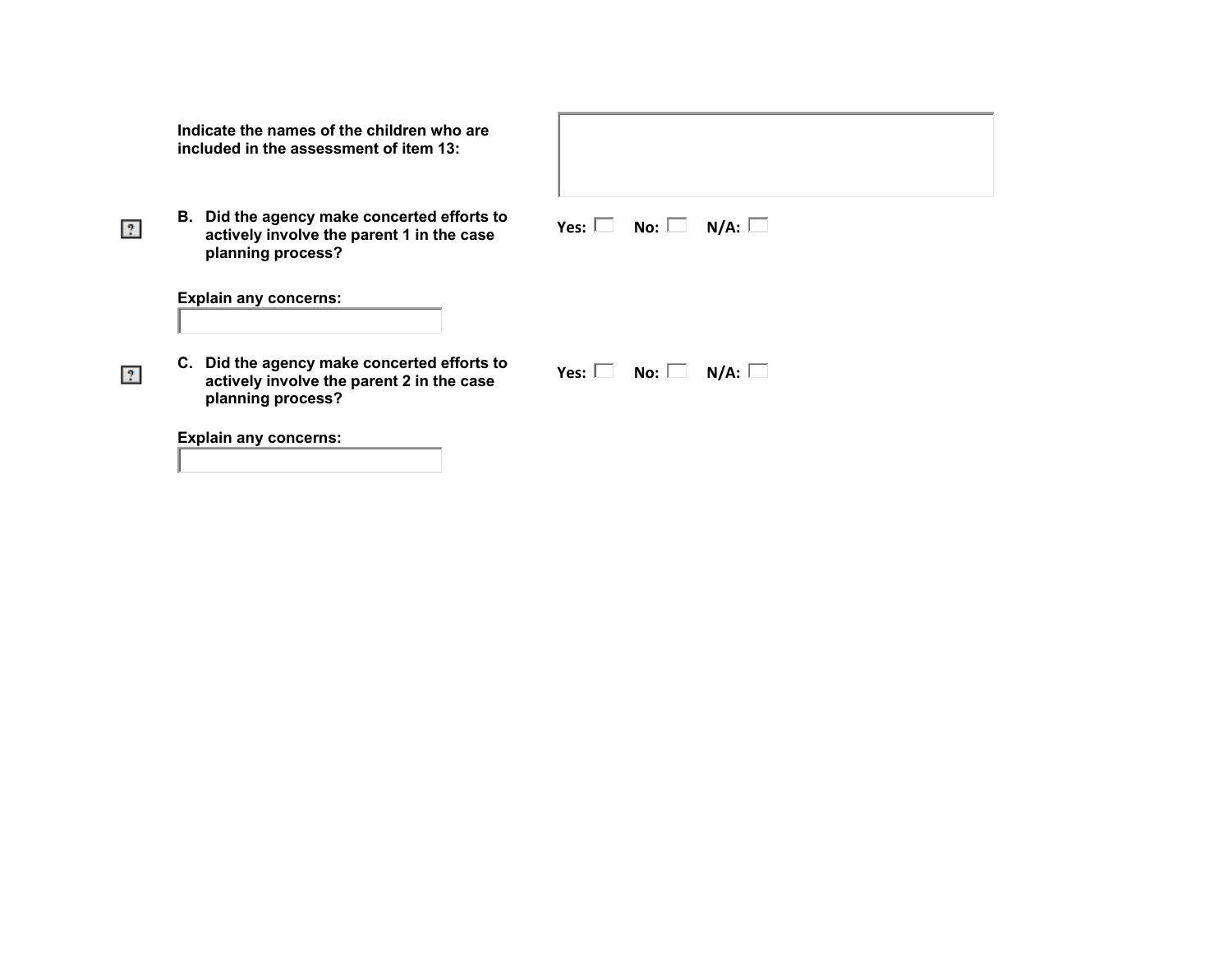**Item 14: Caseworker visits with children** *(Item #14 Content)*

**A. What was the most typical pattern of**   $|2\rangle$ **More than once a week visitation between the caseworker and the child(ren) in the case? Select the box that Once a week describes the usual pattern of visitation.**  $\Box$ **Less than once a week, but at least twice a month Less than twice a month, but at least once a month Less than once a month** г **Never** ┍ **B. Was the frequency of the visits between the**   $Y$ es:  $\Box$  No:  $\Box$  $|2\rangle$ **caseworker and the child(ren) sufficient to address issues pertaining to the safety, permanency, and well-being of the child and promote achievement of case goals? C. Was the quality of the visits between the**   $Yes: \Box \quad No: \Box \quad N/A: \Box$  $|2\rangle$ **caseworker and the child(ren) sufficient to address issues pertaining to the safety, permanency, and well-being of the child and promote achievement of case goals (for example, did the visits between the caseworker and the child(ren) focus on issues pertinent to case planning, service delivery, and goal achievement)? Explain any concerns:**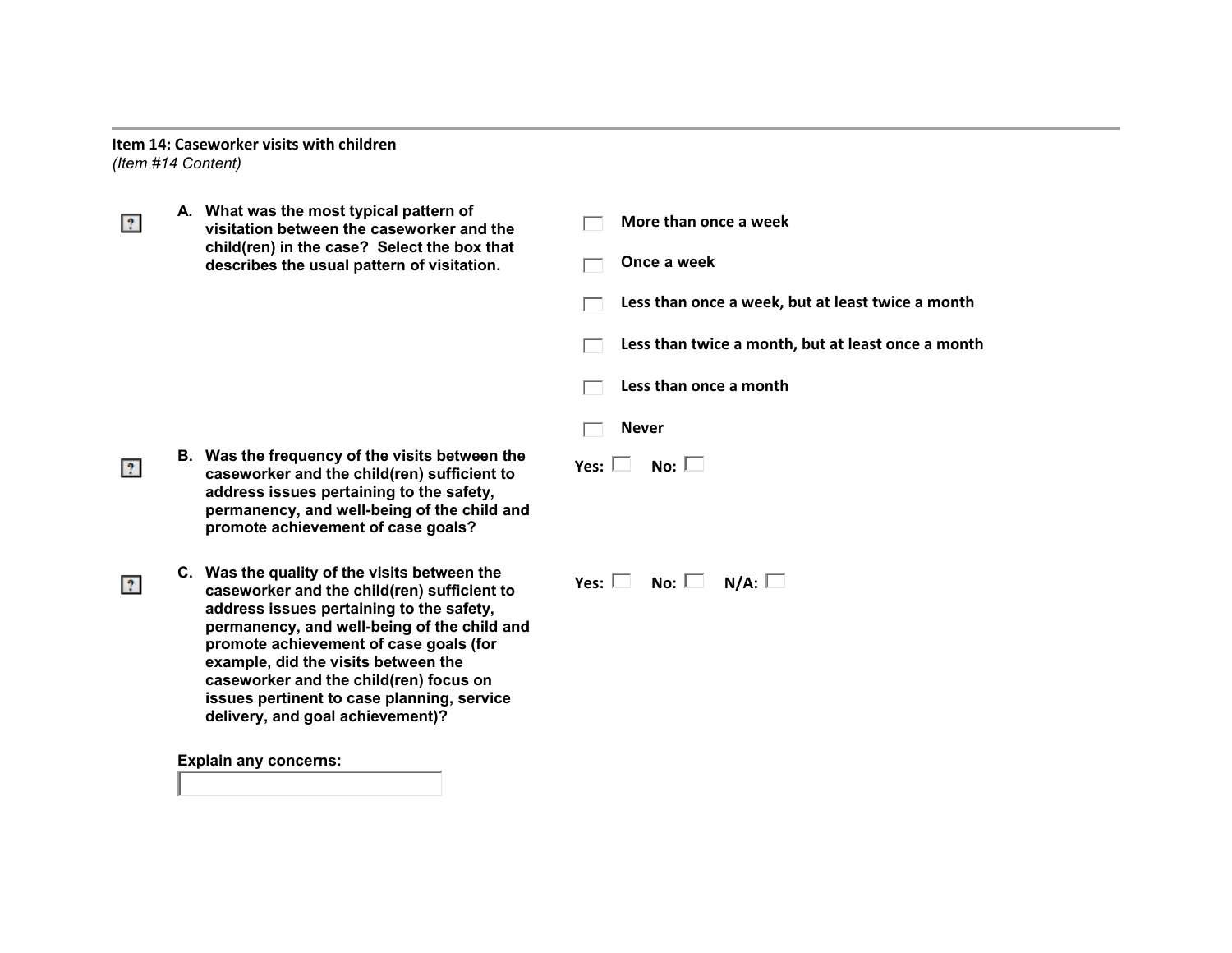|                | Item 15: Caseworker visits with parents<br>(Item #15 Content)                |                              |  |
|----------------|------------------------------------------------------------------------------|------------------------------|--|
| $\overline{?}$ | Is this case applicable?<br>(refer to guide)                                 | No: $\square$<br>Yes: $\Box$ |  |
| Parent 1:      |                                                                              | Parent 2:                    |  |
| $\mathbf{?}$   | Indicate the case participants who are included<br>in this item as Parent 1: |                              |  |
|                | Indicate the case participants who are included<br>in this item as Parent 2: |                              |  |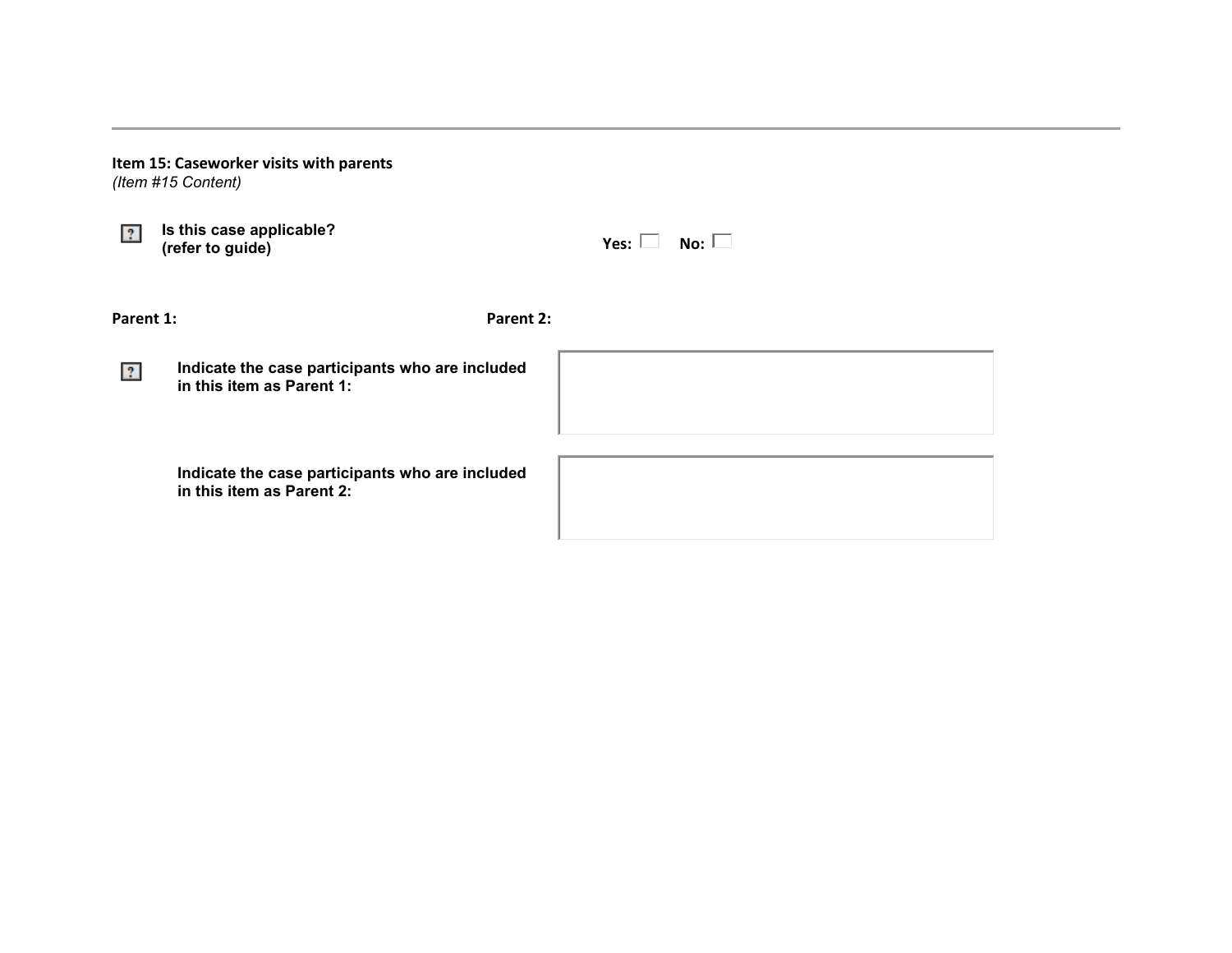| A. During the period under review, what was |
|---------------------------------------------|
| the most typical pattern of visitation      |
| between the caseworker and the parent 1     |
| of the child(ren)? Select the appropriate   |
| response:                                   |

 $|2\rangle$ 

 $\overline{?}$ 

 $\overline{?}$ 

#### **N/A**  $\Box$

**More than once a week**

|  |  | Once a week |
|--|--|-------------|
|--|--|-------------|

**Less than once a week, but at least twice a month**   $\Box$ 

**Less than twice a month, but at least once a month**  $\Box$ 

**Less than once a month**  $\Box$ 

 $\Box$ **Never**

- **B. Was the frequency of the visits between the caseworker and the parent 1 sufficient to (1) address issues pertaining to the safety, permanency, and well-being of the child and (2) promote achievement of case goals?** 
	- **C. Was the quality of the visits between the caseworker and the parent 1 sufficient to address issues pertaining to the safety, permanency, and well- being of the child and promote achievement of case goals?**

**Explain any concerns:** 

 $Yes: \Box \quad No: \Box \quad N/A: \Box$ 

 $Yes: \Box \quad No: \Box \quad N/A: \Box$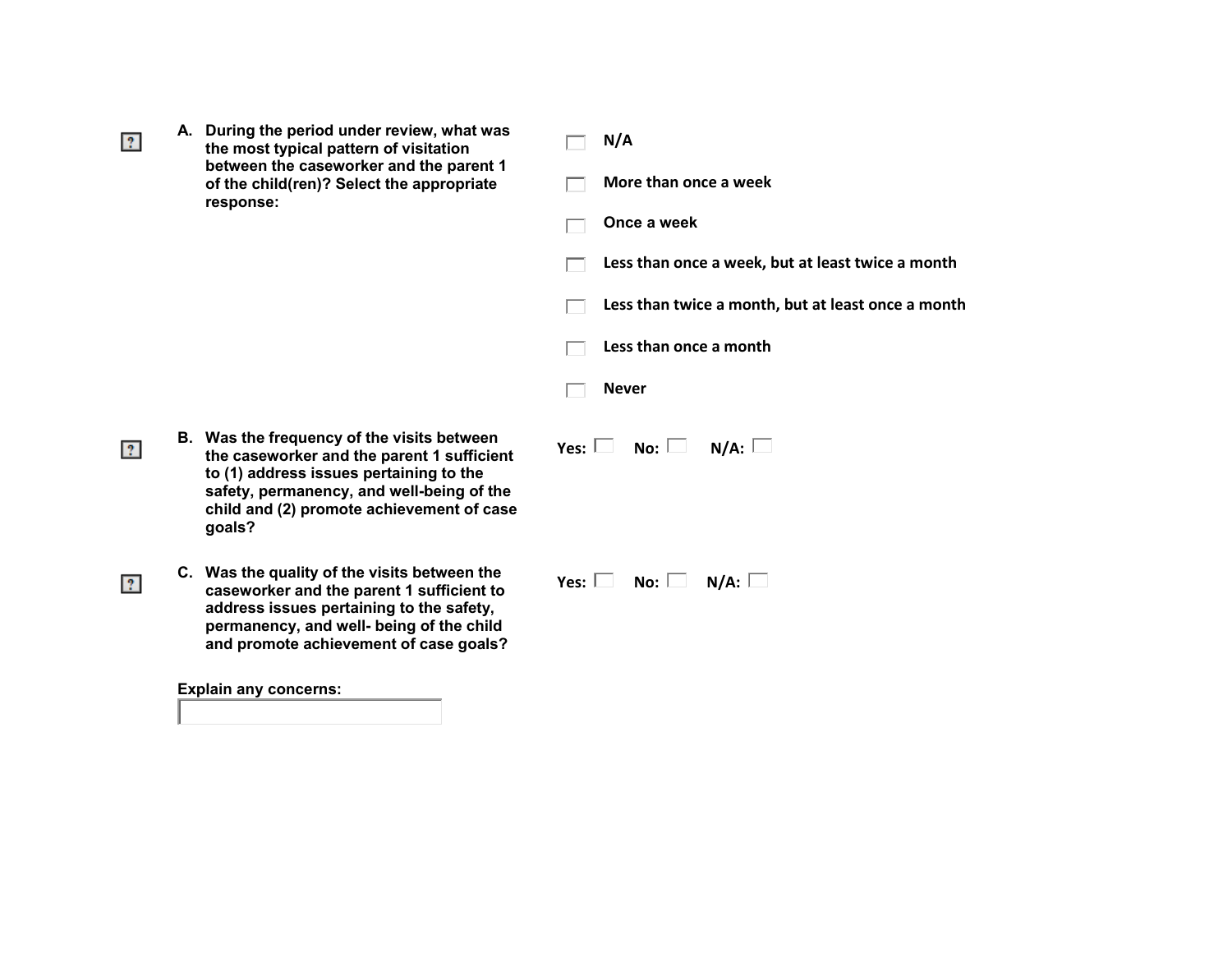**D. During the period under review, what was the most typical pattern of visitation between the caseworker and the parent 2 of the child(ren)? Select the appropriate response:**

 $|2\rangle$ 

 $|2\rangle$ 

 $\overline{?}$ 

#### **N/A**  $\Box$

┍

**More than once a week**

**Once a week**

**Less than once a week, but at least twice a month**   $\Box$ 

**Less than twice a month, but at least once a month**

**Less than once a month** ┍

 $Yes: \Box \quad No: \Box \quad N/A: \Box$ 

- **Never** г
- **E. Was the frequency of the visits between the caseworker and the parent 2 sufficient to (1) address issues pertaining to the safety, permanency, and well-being of the child and (2) promote achievement of case goals?**
- **F. Was the quality of the visits between the caseworker and the parent 2 sufficient to**

**address issues pertaining to the safety, permanency, and well- being of the child and promote achievement of case goals?** 

**Explain any concerns:** 

| Yes: $L$ | No: | N/A: |  |
|----------|-----|------|--|
|----------|-----|------|--|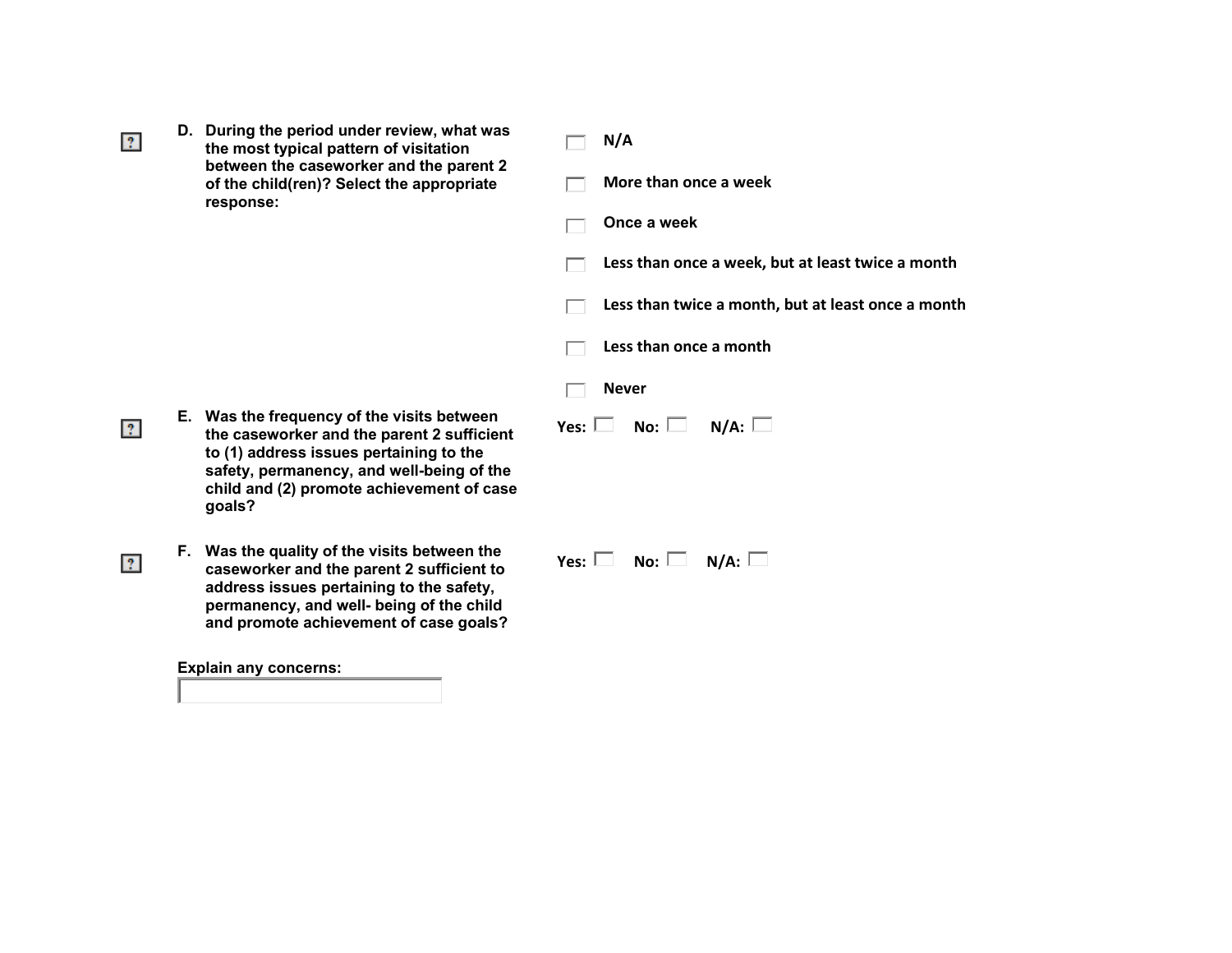**Section III Wellbeing Outcome II: Children receive appropriate services to meet their educational needs Item #16: Educational needs of the child** *(Item #16 Content)*

| 2            | A. Is this case applicable?<br>(refer to the guide)                                                                                                    | Yes: $\Box$            | $No:$ $\Box$ |     |
|--------------|--------------------------------------------------------------------------------------------------------------------------------------------------------|------------------------|--------------|-----|
| $\mathbf{?}$ | <b>B.</b> Did the agency make<br>concerted efforts to<br>accurately assess the<br>children's educational<br>needs? (During the period<br>under review) | Yes: $\Box$ No: $\Box$ |              | N/A |

**C. Education Table**

**Indicate the names of the children who are included in the assessment of item 16**

Add

| <b>Child Name</b> | Educational<br><b>Need</b> | <b>Services Provided</b> | <b>Services Needed But Not</b><br>Provided |        |
|-------------------|----------------------------|--------------------------|--------------------------------------------|--------|
|                   |                            |                          |                                            | Remove |
|                   |                            |                          |                                            | Remove |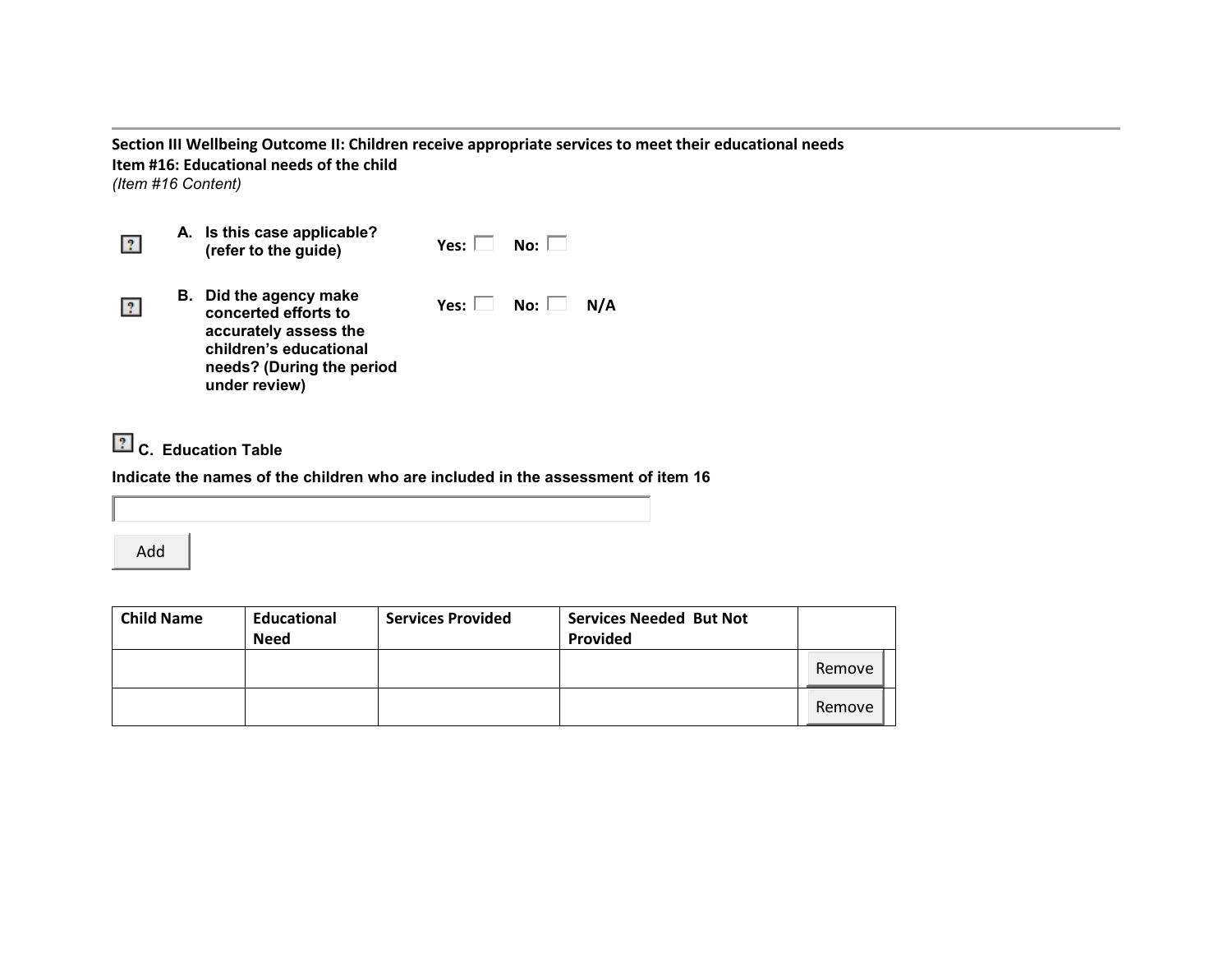**D. Did the agency engage in concerted efforts to address the children's educational needs through appropriate services? (During the period under review)**

 $Yes: \Box \quad No: \Box \quad N/A: \Box$ 

**Section III Wellbeing Outcome III: Children receive adequate services to meet their physical and mental health needs Item #17: Physical health of the child**

*(Item #17 Content)*

 $|2\rangle$ 

**A.** Is this case applicable? (refer to the guide)  $Y$ es:  $\Box$  No:  $\Box$ 

**B.** Physical and Dental Health Table

**Indicate the names of the children who are included in the assessment of item 17**

| <b>Child Name</b> | Identified<br><b>Physical or<br/>Dental Health</b><br><b>Needs</b> | <b>Services Provided</b> | <b>Services Needed But Not Provided</b> |        |  |
|-------------------|--------------------------------------------------------------------|--------------------------|-----------------------------------------|--------|--|
|                   |                                                                    |                          |                                         | Remove |  |
|                   |                                                                    |                          |                                         | Remove |  |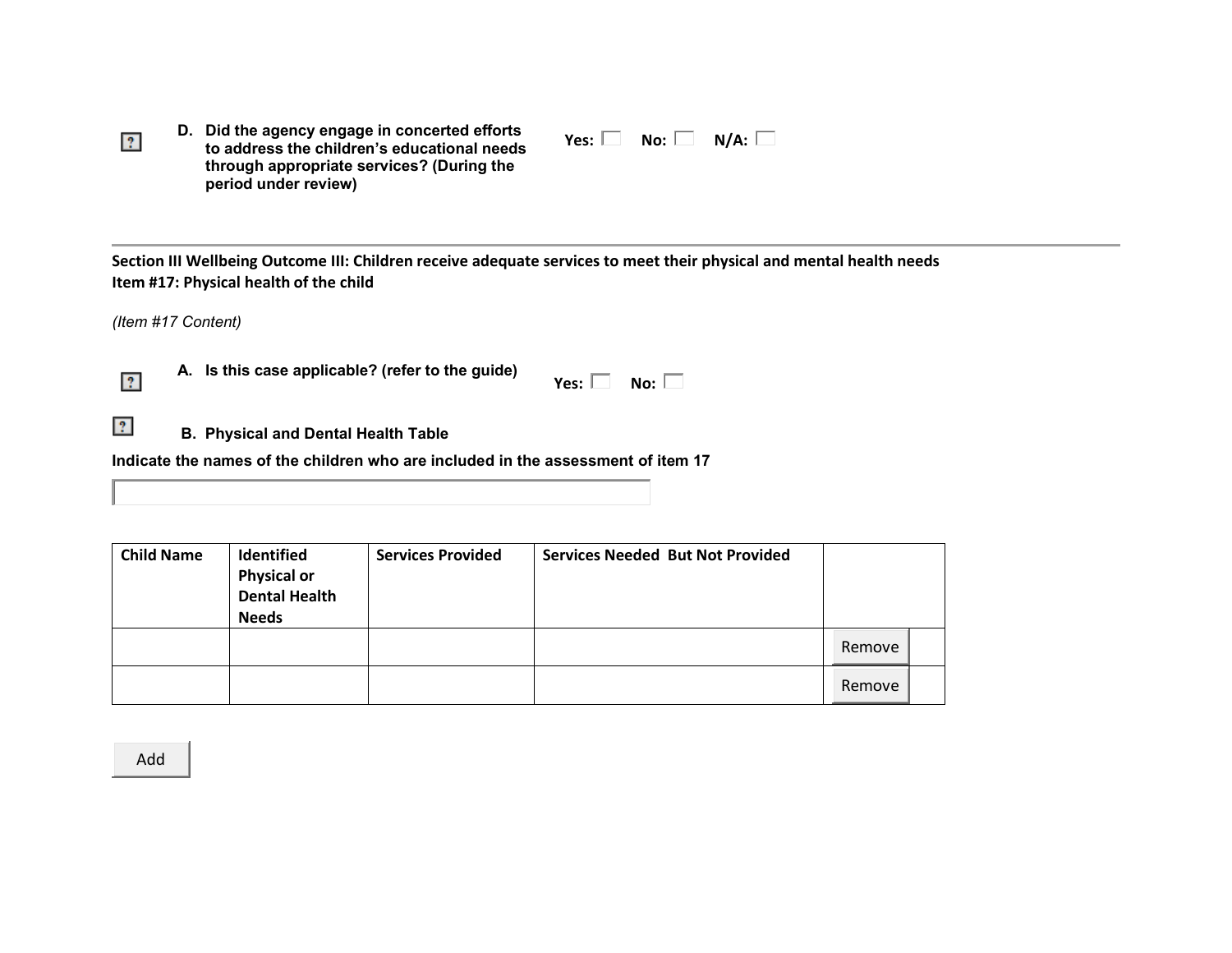**C. Did the agency accurately assess the children's physical health care needs? (During the period under review)** 

 $|2\rangle$ 

 $|2\rangle$ 

 $|2\rangle$ 

 $|2\rangle$ 

 $|2\rangle$ 

- D. **Did the agency accurately assess the children's dental health care needs? (During the period under review)**
- **E. For foster care cases only, determine whether there was evidence that the following case-management criteria required by federal statute were met. (During the period under review)**

- **F. Did the agency ensure that appropriate services were provided to the children to address all identified physical health needs? (During the period under review)**
- **G. Did the agency ensure that appropriate services were provided to the children to address all identified dental health needs? (During the period under review)**
- **H. For foster care cases only - Did the agency provide appropriate oversight of prescription medications for physical health issues? (During the period under review)**

|  | $Yes: \Box \quad No: \Box \quad N/A: \Box$ |  |
|--|--------------------------------------------|--|

 $Yes: \Box \quad No: \Box \quad N/A: \Box$ 

- **No evidence found**
- **To the extent available and accessible, the child's health records are up to date and included in the case file [Social Security Act § 475(1)(C)].**
- **The case plan addresses the issue of health and dental care needs [Social Security Act § 475(1)(C)].**
- **To the extent available and accessible, foster parents or foster care providers are provided with the child's health records [Social Security Act § 475(5)(D)].**

|  | Yes: $\Box$ No: $\Box$ N/A: $\Box$ |
|--|------------------------------------|
|  | Yes: $\Box$ No: $\Box$ N/A: $\Box$ |
|  | Yes: $\Box$ No: $\Box$ N/A: $\Box$ |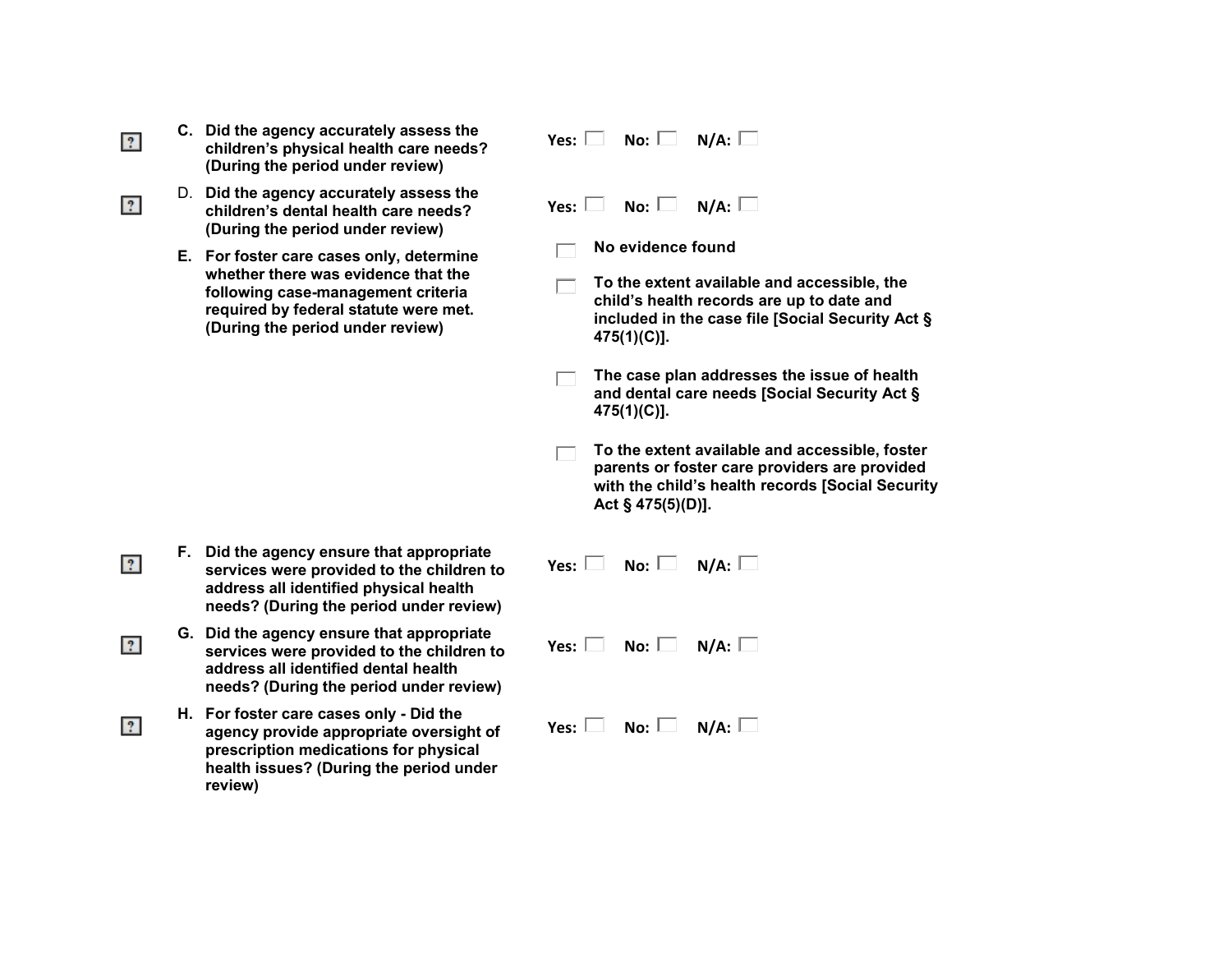**Item #18: Mental/behavioral health needs of the child**

*(Item #18 Content)*

**A. Is case applicable? (refer to the guide) Yes: No:** 

| No:<br>۹ |  |
|----------|--|
|----------|--|



**B. Mental and Behavioral Health Table**

**Indicate the names of the children who are included in the assessment of item 18**

Add

 $\overline{?}$ 

| <b>Child Name</b> | <b>Identified Mental or</b><br><b>Behavior Health Needs</b> | <b>Services Provided</b> | <b>Services Needed But Not Provided</b> |
|-------------------|-------------------------------------------------------------|--------------------------|-----------------------------------------|
|                   |                                                             |                          |                                         |
|                   |                                                             |                          |                                         |

**C. Did the agency conduct an accurate assessment of the children's mental/behavioral health needs either initially (if the child entered foster care during the period under review or if the inhome services case was opened during the period under review) and on an ongoing basis to inform case planning decisions?** 

 $Yes: \Box \quad No: \Box \quad N/A: \Box$